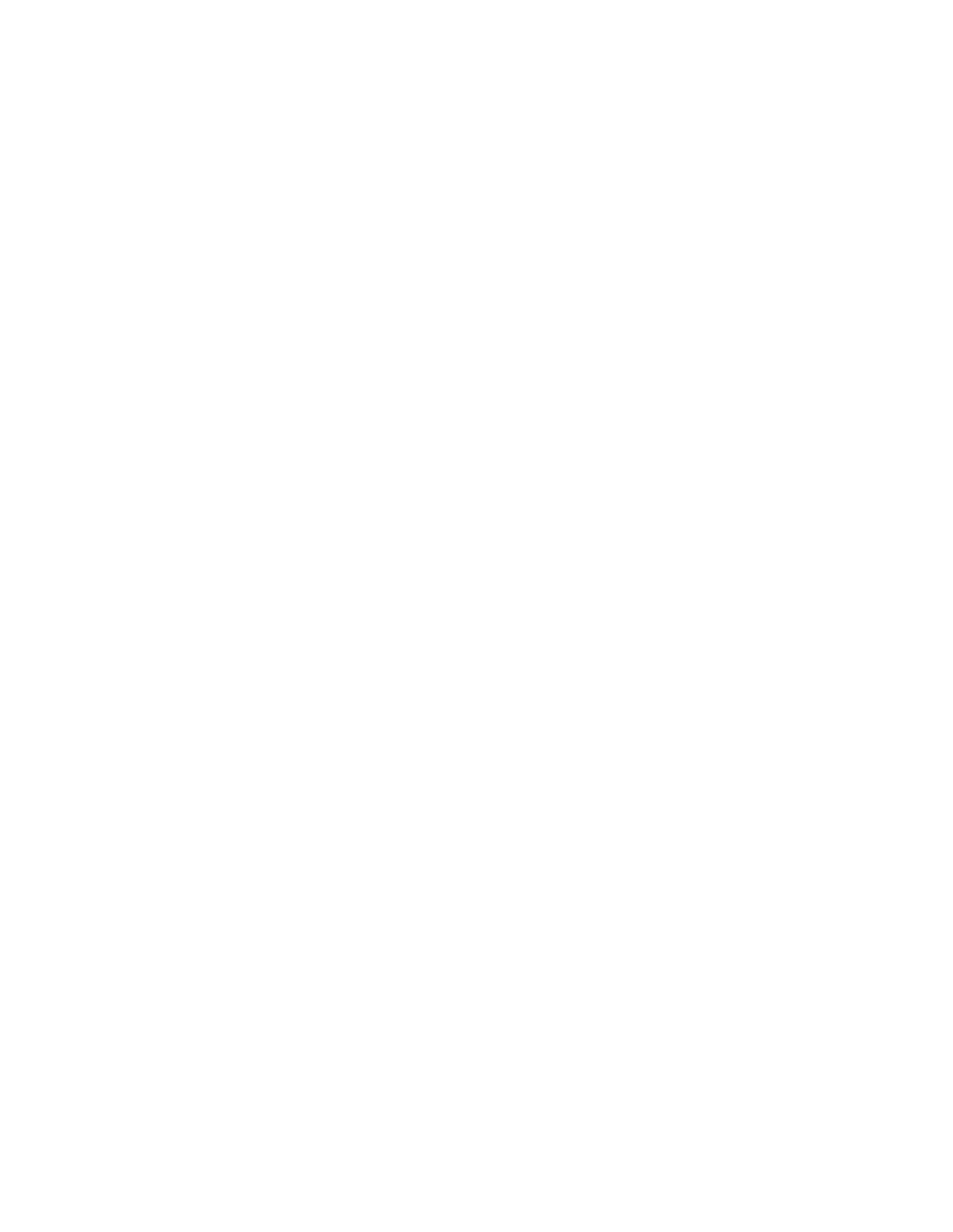|                                                                                   | $\overline{2}$ |
|-----------------------------------------------------------------------------------|----------------|
| Bike/Pedestrian Safety<br>Novato Police Department (CA)                           | 4              |
| <b>Child Passenger Safety Award</b><br>Franklin Police Department (TN)            | 6              |
| <b>Commercial Motor Vehicle Safety</b><br>Award<br>California Highway Patrol      | 8              |
| <b>Impaired Driving Award</b><br>Twiggs County Sheriff's Office (GA)              | 10             |
| Motorcycle Safety Award<br>Livermore Police Department (CA)                       | 12             |
| <b>Occupant Protection Award</b><br>Plainfield Police Department (IL)             | 14             |
| Speed Awareness Award<br>York Police Department (ME)                              | 16             |
| Technology Award<br>Virginia Beach Police Department (VA)                         | 18             |
| <b>Underage Alcohol Prevention Award</b><br>Fairfax County Police Department (VA) | 20             |
| <b>Clayton J. Hall Memorial Award</b><br>Habersham County Sheriff's Office (GA)   | 22             |

# **Table of Contents**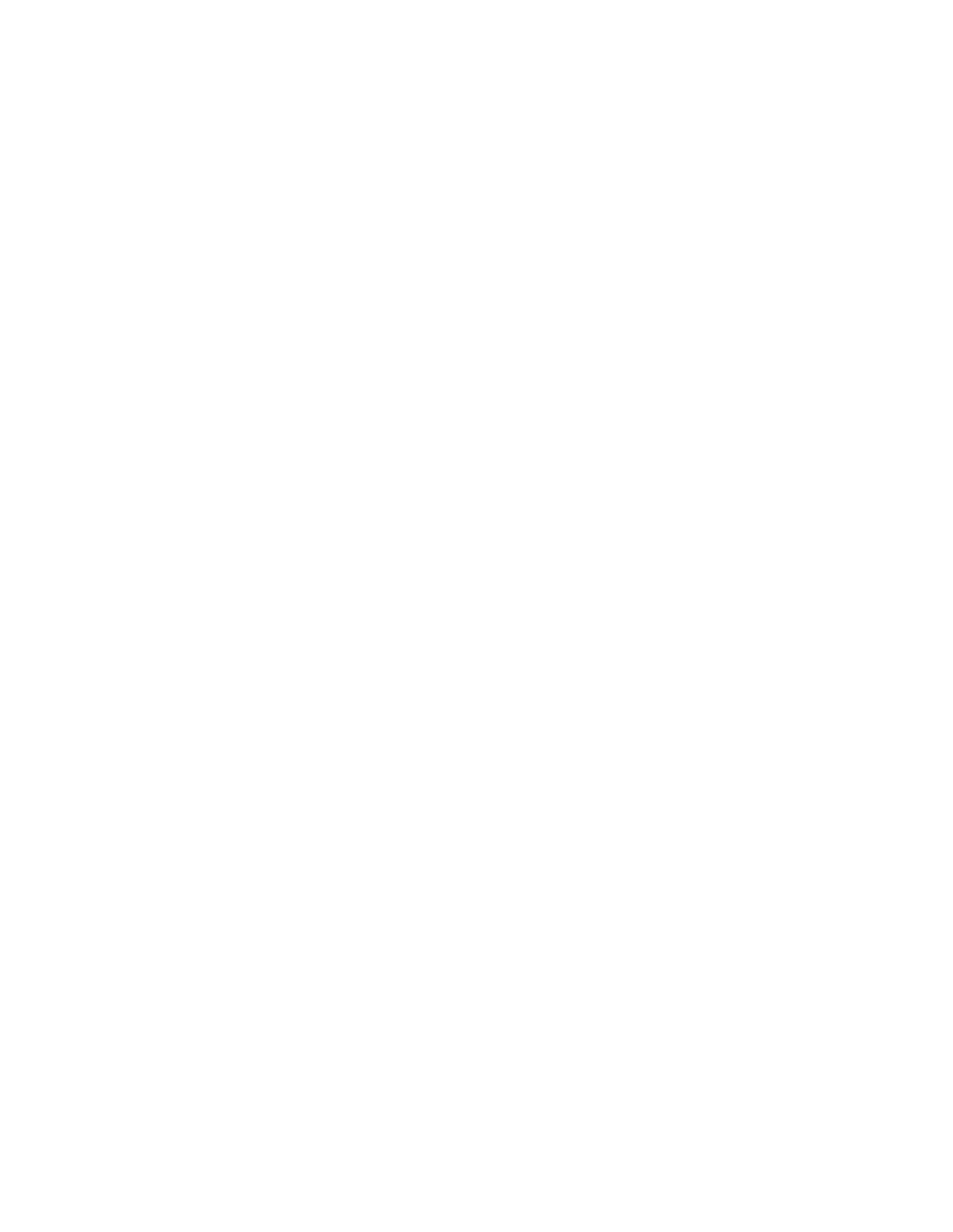The National Law Enforcement Challenge focuses on three major traffic safety priorities: occupant protection, impaired driving, and speed. For the 2011–2012 Challenge more than 400 applications were received containing many innovative traffic safety ideas. The International Association of Chiefs of Police contacted some of the award winners to learn what innovative ideas they are employing that have had a positive impact on their community.

This booklet provides you with a snapshot of what some agencies are doing. The goal of this document is to provide helpful ideas that your agency can use or modify to fit your community's policing needs.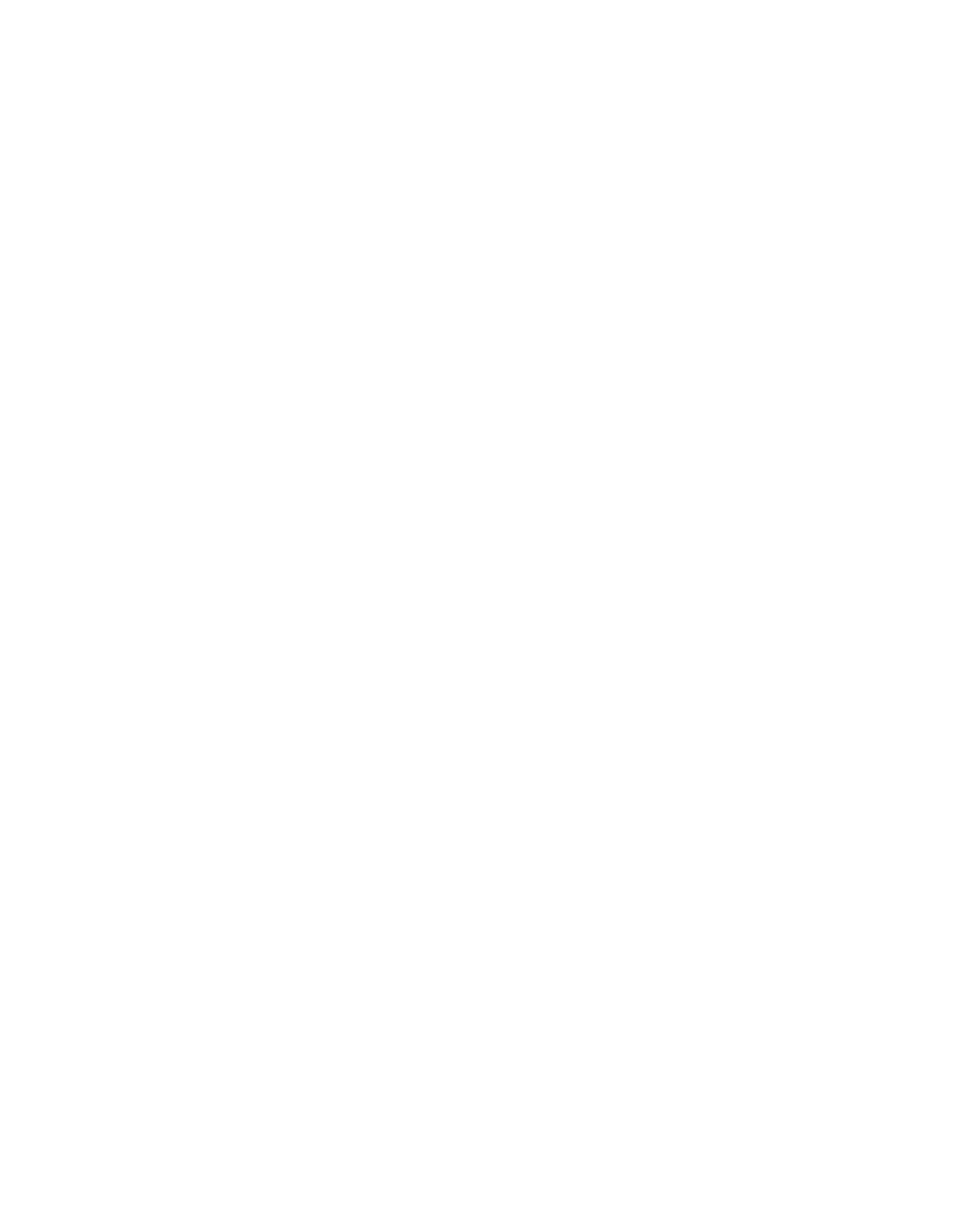**Of the more than 50,000 bicyclists and nearly 60,000 pedestrians that are injured each year, more than 20,000 of them are younger than age 14.** *After having the highest number of bicycle collisions out of 106 cities in California, the NPD took significant education and enforcement measures to reduce cycling injuries on its roads.* 

### **EDUCATION**

### **Bicycle and Pedestrian Safety Presentations.**

Knowing that a repeated message is an effective one, the NPD launched an aggressive education campaign. In 2011, officers got word out through 39 bicycle safety workshops, 25 bike and pedestrian safety presentations, 11 community gatherings, and eight bicycle rodeos. More than 5,000 people approximately 10 percent of the city's population attended one of these events.

**Adoption of Bicycle Policies in Schools.** Aware that the majority of biking collisions in Novato involve cyclists younger than age 15, the NPD worked with the school district to get biking policies in all nine elementary schools. The project involved educating students on bike safety and having them sign contracts agreeing to follow the rules of the road and to wear a helmet. The payoff was two-fold: The project spurred an increase of students safely biking to school, and this, in turn, reduced vehicular traffic in school parking lots at drop off and pick up times.

**Parent Notification Program.** Any juvenile who was issued his or her first citation for not wearing a helmet was given the opportunity to opt into the Parent Notification Program. Parents were sent a letter stating their child had been issued a citation, but that this citation would be void if a two-hour educational class was attended. Every child given the choice attended, for a total of 113 participants throughout the year.

**Helmet Fittings and Giveaways.** The NPD offered helmet fittings at many of its events and arranged for free helmets to be given to any child who did not have or could not afford one. The NPD also partnered with local bike shops to provide free minor maintenance, such as tire pressure and brake checks.

# **Bike/Pedestrian Safety**

**Novato Police Department (NPD)**

**California**

**2011 Winner** 

*Agency Size:* The NPD has 53 sworn officers.

*Community Makeup: Located just* north of San Francisco, Novato has more than 52,000 residents who take to the trails in the nearby Marin County hills, and walk and ride through the city's downtown district.

*Partners:* California Office of Traffic Safety, local schools, Marin County Bicycle Coalition, civic groups, Boy Scouts of America, and Girl Scouts of U.S.A.

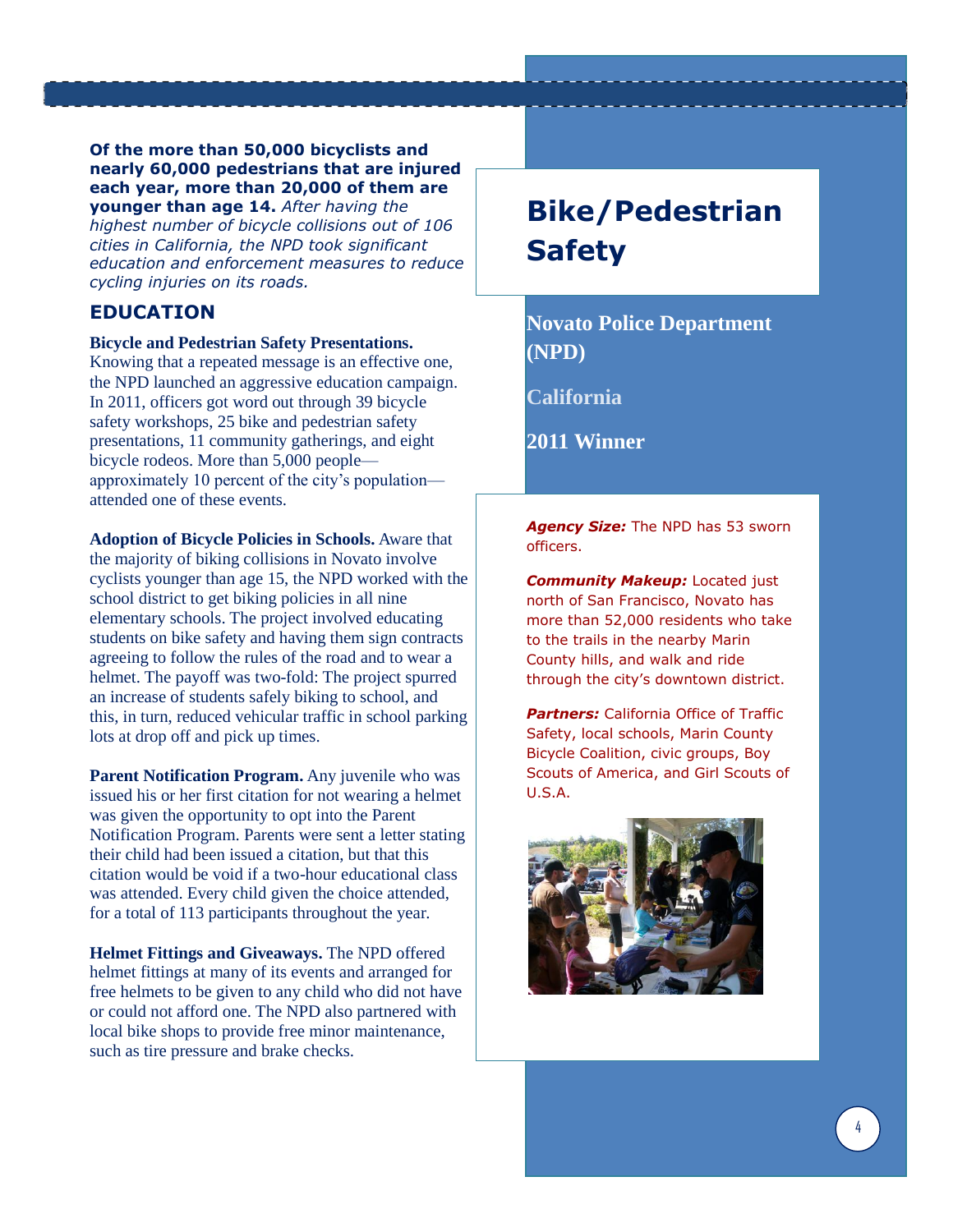*During its educational outreach, the NPD took the opportunity to educate both children and parents at the same time. Buy-in from parents helped increase safety compliance.* 

### **ENFORCEMENT/PROTECTION**

**Special Enforcement Operations.** Throughout the year, the NPD ran 48 enforcement operations targeting areas highly trafficked by bicyclists and pedestrians. The result: More than 500 citations were issued for vehicle violations hazardous to bike riders and those traveling on foot, and more than 113 helmet citations were issued to cyclists younger than 18.

**Pedestrian Safety in School Zones:** To alert drivers of approaching school zones, four solar-powered radar units with display signs flash the speed of approaching vehicles. In addition, officers target enforcement efforts near schools during peak times, including before and after school and during lunch breaks.

### **INSIGHTS FOR OTHER AGENCIES**

- Partner with your community. Your reach will be far greater if you have support from civic groups, non-profits, local businesses, and community members.
- Make your commitment clear. Once people understand your dedication to improving safety numbers, they will make an equally strong commitment.
- Get word out in smaller venues. Although it requires a greater number of presentations, smaller group environments are more effective for getting your message across, especially with youth.

### **RESULTS**

Due to the NPD's determination to reduce cycling injuries, Novato went from being ranked no. 1 out of 103 cities for bicycle collisions to 59. Helmet compliance rose from 70 percent to 84 percent, and more than 5,000 people—approximately 10 percent of the city's population participated in bicycle and pedestrian safety events.

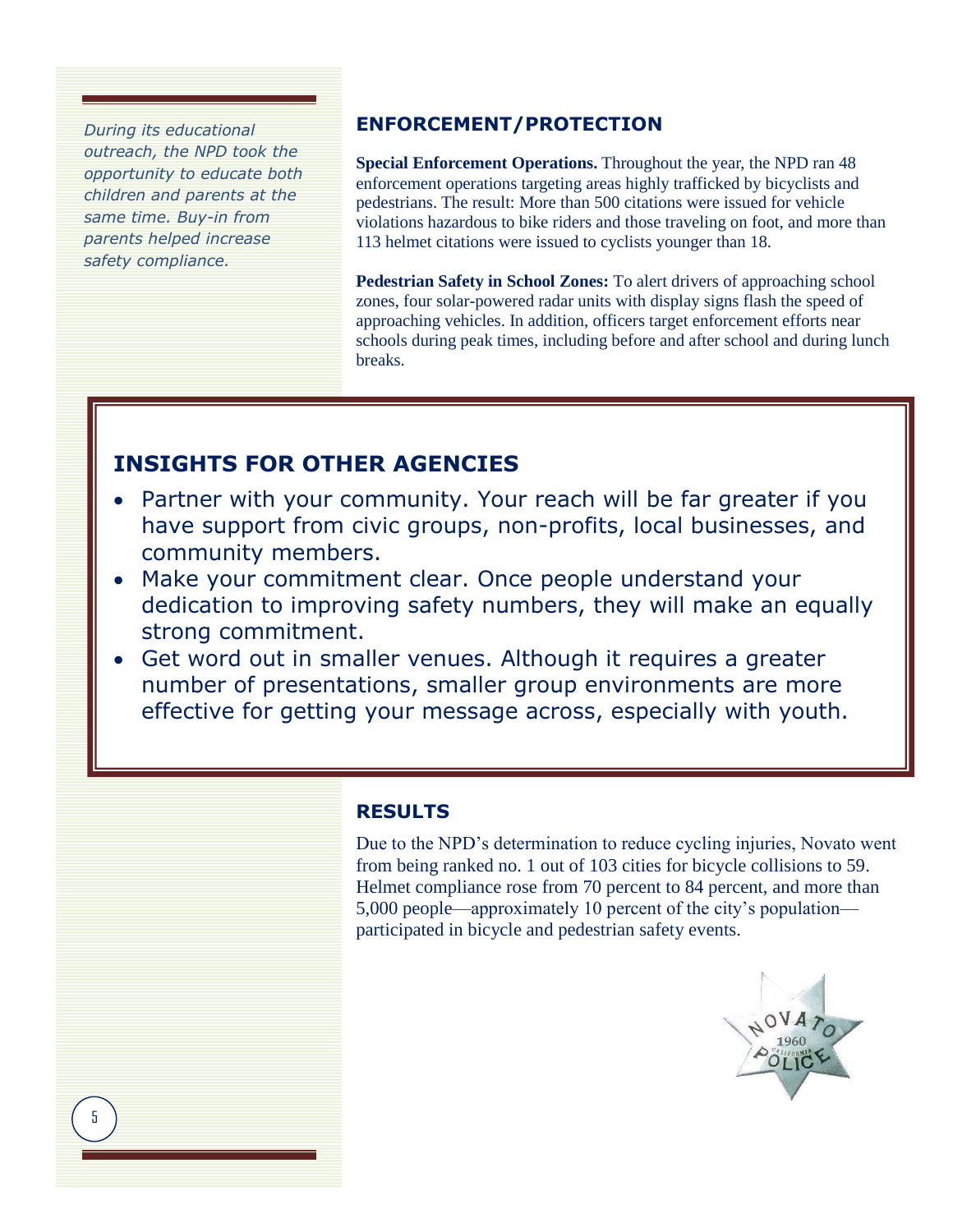### **Each year, safety restraints save the lives of more than 300 children younger than**

**age five.** *Through year-round efforts, the FPD educates its community about child passenger safety laws and takes extra measures to keep unsafe child restraint systems out of vehicles.* 

### **EDUCATION**

**Unsafe Seat Project.** Many parents are unaware that car safety seats have expiration dates, and that if a safety seat has been in a crash, it is no longer safe to use. In an effort to get second-hand car seats out of circulation, the FPD encourages parents to bring in old or damaged ones to the station. Safety seats that are brought in are destroyed, so there is no chance of them being pulled from the trash and resold or reused. In a related effort, the FPD works in partnership with Meharry Medical College and the Middle Tennessee Child Passenger Safety Center to provide low income families that cannot afford a new car seat with a free one.

**Safety Seat Installations.** The FPD is an official fitting station for the Middle Tennessee area. Installations are offered on a daily basis at the police station, as well as through special car safety seat checkup events, which the FPD hosts with the Franklin Fire Department throughout the year.

**Booster Seat Awareness.** The FPD goes to schools and daycare centers with a friendly companion—Ollie Otter, Tennessee's booster seat and seat belt safety mascot. With the slogan "Under 4'9"? It's booster time," Ollie educates children in pre-K through fourth grade about booster seats and seat belts.

**Safety Messaging.** Press releases, newsletters, television spots, newspaper columns, signs, bumper stickers, presentations at schools, and demonstrations at community events—these are all venues the FPD uses to increase public knowledge of child passenger safety laws and to promote proper installation and use of restraint systems. The FPD also provides local children's stores brochures on child passenger safety to distribute to customers.

# **Child Passenger Safety**

**Franklin Police Department (FPD)**

**Tennessee**

**2011 Winner** 

*Agency Size:* The FPD has 124 sworn officers, including 85 uniformed officers on the streets. In 2011, all street patrol officers received training in the state's child passenger laws.

*Community Makeup:* More than 4,600 children younger than age five live in the City of Franklin, which saw its population increase from less than 42,000 people in 2000 to more than 62,000 in 2010.

*Partners in Child Passenger*  **Safety:** Tennessee Road Builders

Association, Tennessee Tech University, Meharry Medical College, The Middle Tennessee Child Passenger Safety Center, Franklin Fire Department, local schools, YMCA, and citizen volunteers.

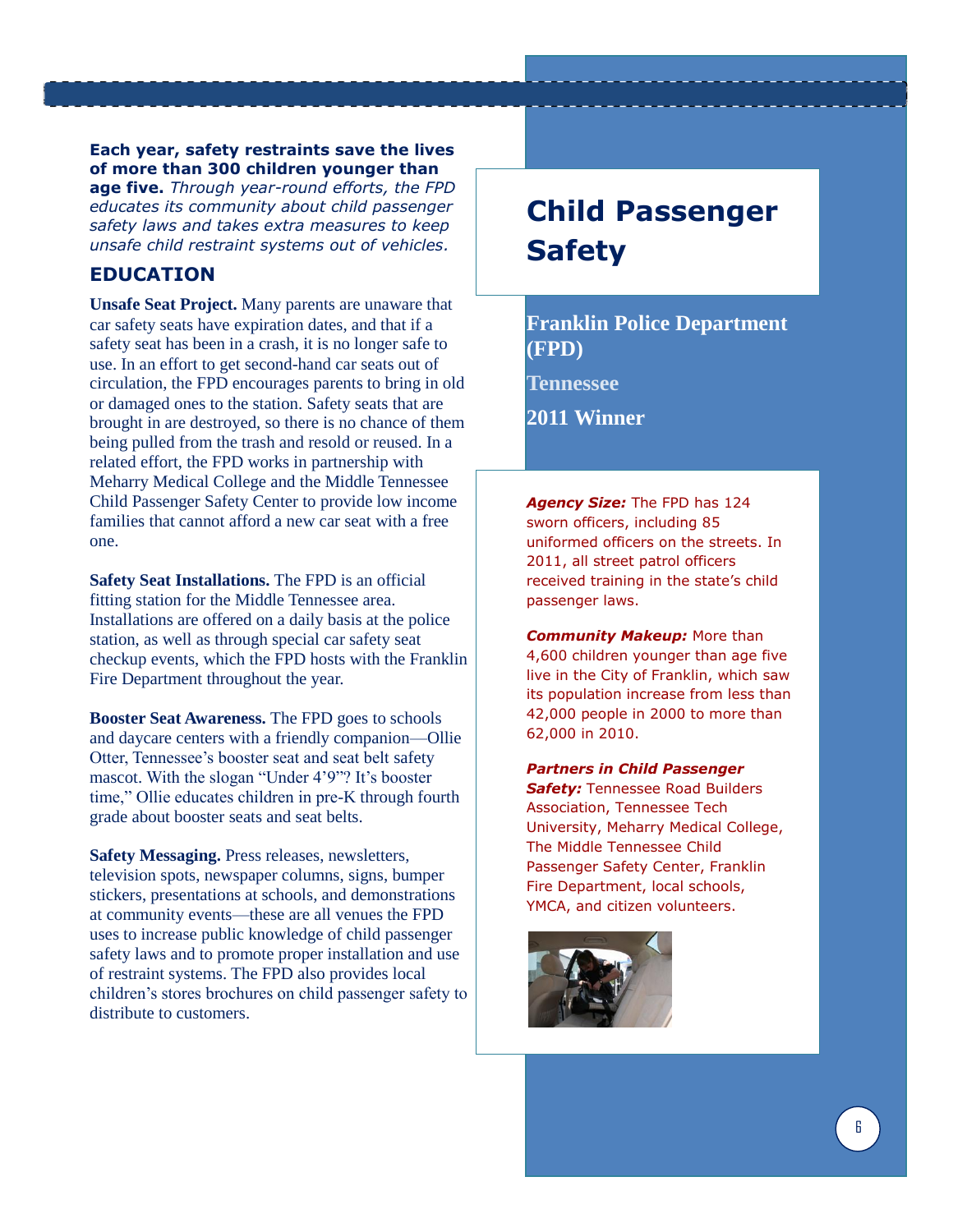*Through presentations in daycare centers and schools, FPD officers start seat belt education with children as young as age two.*

7

**Latino Outreach.** The FPD reaches out to Franklin's Hispanic community about child passenger safety through presentations at churches, speaking on the local Spanish radio station, and having bilingual officers at safety seat checkup events. Officers make safety presentations in civilian clothes to diminish any fear of police that might keep community members from participating. In a related effort, the FPD is working to expand its car safety seat education in the coming years to families who have recently immigrated from Japan by working with cultural groups and enlisting the help of a translator.

### **ENFORCEMENT/PROTECTION**

**School Patrol.** As part of an ongoing effort to make sure parents are properly using booster seats, the FPD patrols near schools. During initial checks, drivers are given a verbal warning and children are secured properly before drivers are allowed to get back on the road; citations are issued during follow-up patrols. In 2011, 102 child restraint violations were issued.

**Foot Patrol.** During enforcement efforts, officers can be seen throughout Franklin standing at intersections to observe whether motorists are wearing seat belts and whether children are properly restrained. Using foot patrols allows a clear view into vehicles and the opportunity to educate parents who have safety seats but have not properly installed them. In 2011, the FPD participated in 29 special occupant safety enforcement efforts.

### **INSIGHTS FOR OTHER AGENCIES**

- Start with how to get funded. Then use partnerships within your community to expand your efforts.
- Outreach to different ethnic populations. People coming from other countries don't know about child passenger safety laws and need to be informed.
- Expand your resources by enlisting the help of citizen volunteers at child passenger safety events.

### **RESULTS**

In 2011, the FPD participated in eight checkup events, installed 373 child restraint systems, and provided 48 families in need with a new child safety seat.

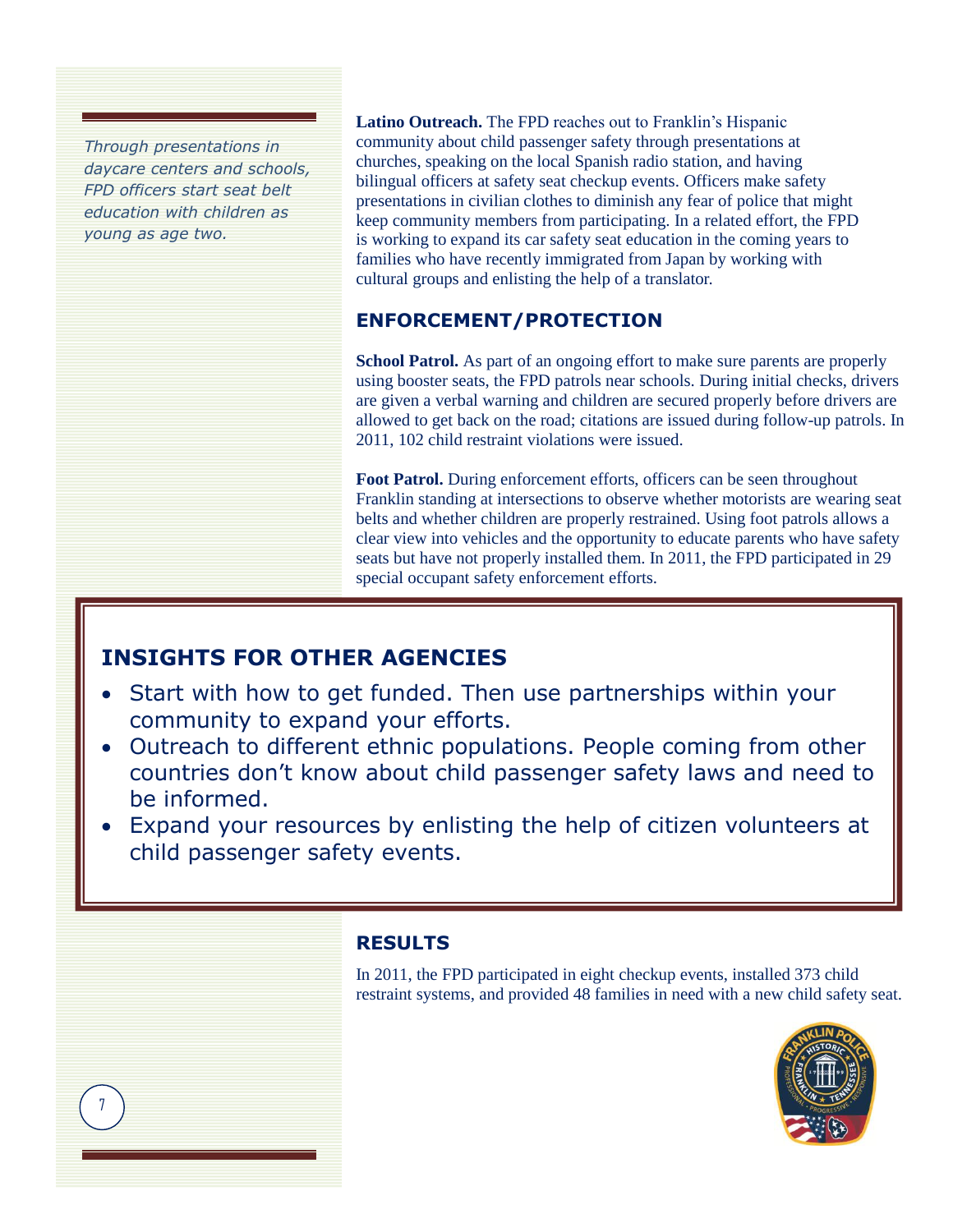#### **Each year, there are more than 3,000 fatalities and 74,000 injuries from crashes involving a large truck.** *The CHP has*

*increased commercial vehicle safety through a dynamic program focusing on internal and external education, strong partnerships, and targeted enforcement.* 

### **EDUCATION**

**Commercial Vehicle Safety Summit.** This one-day forum provides an opportunity for hundreds of safety managers, drivers, and mechanics to discuss safety issues with experts from the CHP, the California Department of Motor Vehicles, and U.S. Department of Transportation. The CHP also takes this opportunity to recognize motor carriers with the highest safety records with a formal award.

#### **Mexican Commercial Industry Education Program**

**(MCIEP).** Approximately 1.3 million Mexico-based commercial vehicles enter the country through California annually. To ensure these vehicles adhere to the same safety standards as carriers based in the United States, the CHP facilitates presentations in Spanish at terminals in Mexico. Topics include vehicle maintenance, credentialing, and driver safety.

#### **Farm Labor Vehicle Safety and Education**

**Program.** During harvest in California's Central Valley, more than half a million workers migrate to the area. To reduce injuries from collisions between farm labor vehicles, the CHP gives presentations in English and Spanish about safe transportation, seat belt use, and DUI laws. Since the program's inception, no CHPcertified farm labor vehicle has been the cause of a fatal crash.

#### **Commercial Inspection and Education Program.**

To combat the "us vs. them" culture, the CHP goes into commercial vehicle work places to provide safety information and encourage compliance. The CHP also opens lines of communication between regulatory agencies and the commercial industry by hosting an annual Trucker Appreciation Day at commercial facilities statewide.

# **Commercial Motor Vehicle Safety**

### **California Highway Patrol (CHP)**

**2011 Winner** 

*Agency Size:* The CHP is the largest state law enforcement agency in the nation, comprised of 7,618 uniformed personnel.

*Community Makeup:* The CHP patrols all freeways in California's 58 counties, which include 105,000 miles of roadways. More than 7.4 million commercial vehicles operate on California roads each year.

*Partners in Commercial Vehicle Safety:* California Trucking Association, Commercial Vehicle Safety Alliance, various commercial vehicle specialty associations, and local law enforcement.

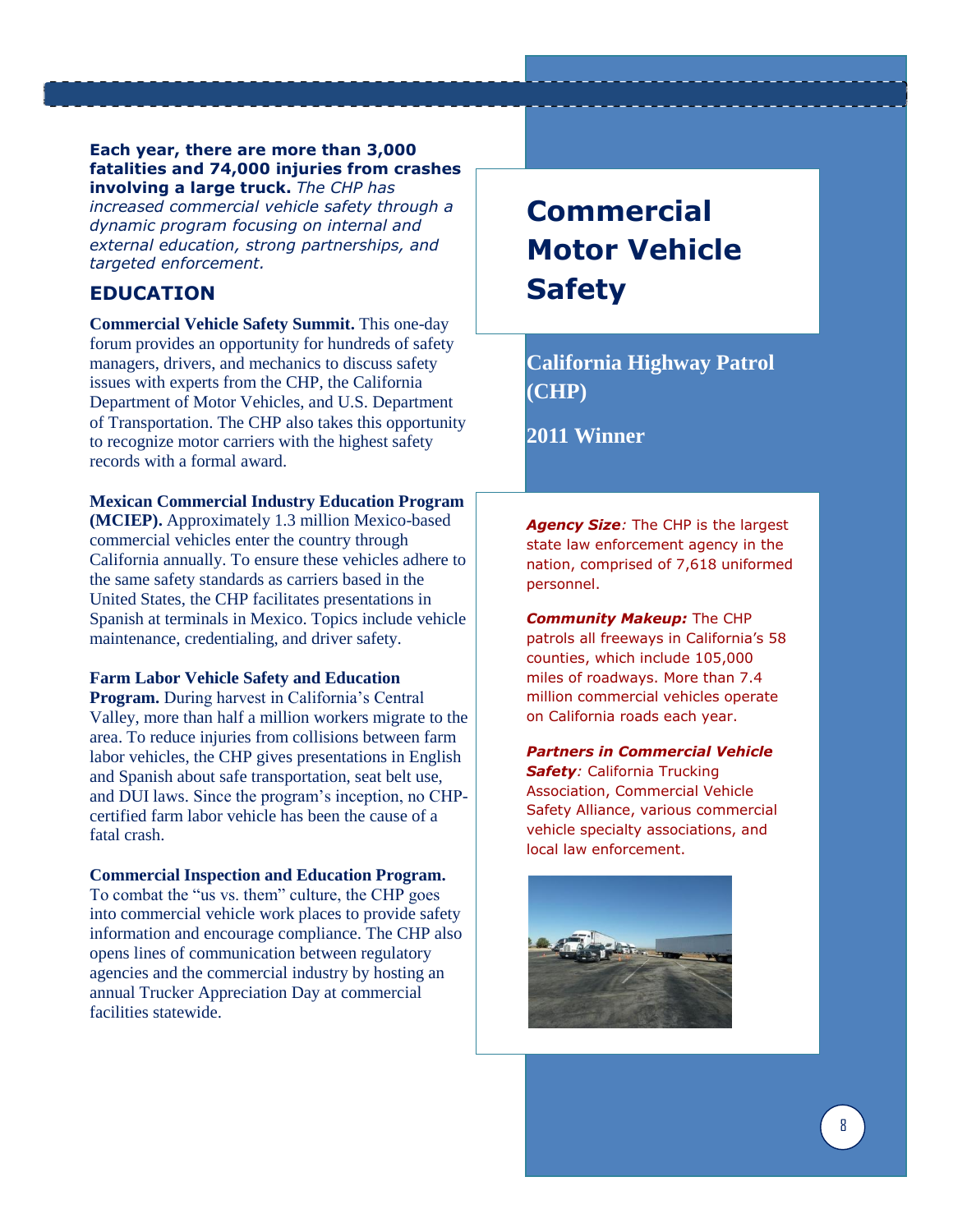*The CHP authors an "Ask the Law" column, which allows commercial truck drivers to anonymously ask questions. The column is published in a commercial vehicle industry magazine with a nationwide circulation of 30,000 and is available at all major truck stops.*

### **ENFORCEMENT/PROTECTION**

**Commercial Vehicle Strike Force Operations.** With a mission of identifying dangerous drivers and vehicles before catastrophic events occur, the CHP uses strike force operations. In 2011, 240 operations were conducted, resulting in 24,682 vehicle inspections and 3,089 vehicles being placed out of service for mechanical and safety violations.

**Mobile Road Enforcement Officers.** Operating throughout the state with specially equipped pick-up trucks, including portable truck scales and other items necessary to conduct in-depth safety inspections, teams of specially trained officers randomly select and inspect commercial vehicles in highcollision areas.

**Biennial Inspection of Terminals Program.** The CHP instructs truck maintenance facilities at least once every 25 months. The focus of these inspections is to determine whether a carrier's maintenance program is adequate to prevent collisions and mechanical breakdowns, to ensure that driver records are maintained, and to promote safety.

**Commercial Bus Strike Force Operations.** Both in-route and destination strike force inspections of commercial passenger vehicles allow for the identification of unsafe conditions and vehicle registration/driver's license checks, which would not otherwise be routinely inspected. The CHP also runs "party bus" strike force operations, which target commercial passenger vehicles transporting intoxicated minors and operating without proper authority or licensing.

### **INSIGHTS FOR OTHER AGENCIES**

- Educate the industry of expectations and create accountability through enforcement.
- Build trust with the trucking community by educating everyonedrivers, mechanics, safety managers—on what your agency does during an inspection.
- Create accountability with both roving and fixed facility onhighway enforcement and a comprehensive off-highway inspection program.

### **RESULTS**

Over a four year span, seat belt use has increased by 3.4 percent, truck-at-fault fatal collisions have been reduced by more than 40 percent, and bus-related fatal collisions have been cut nearly in half.

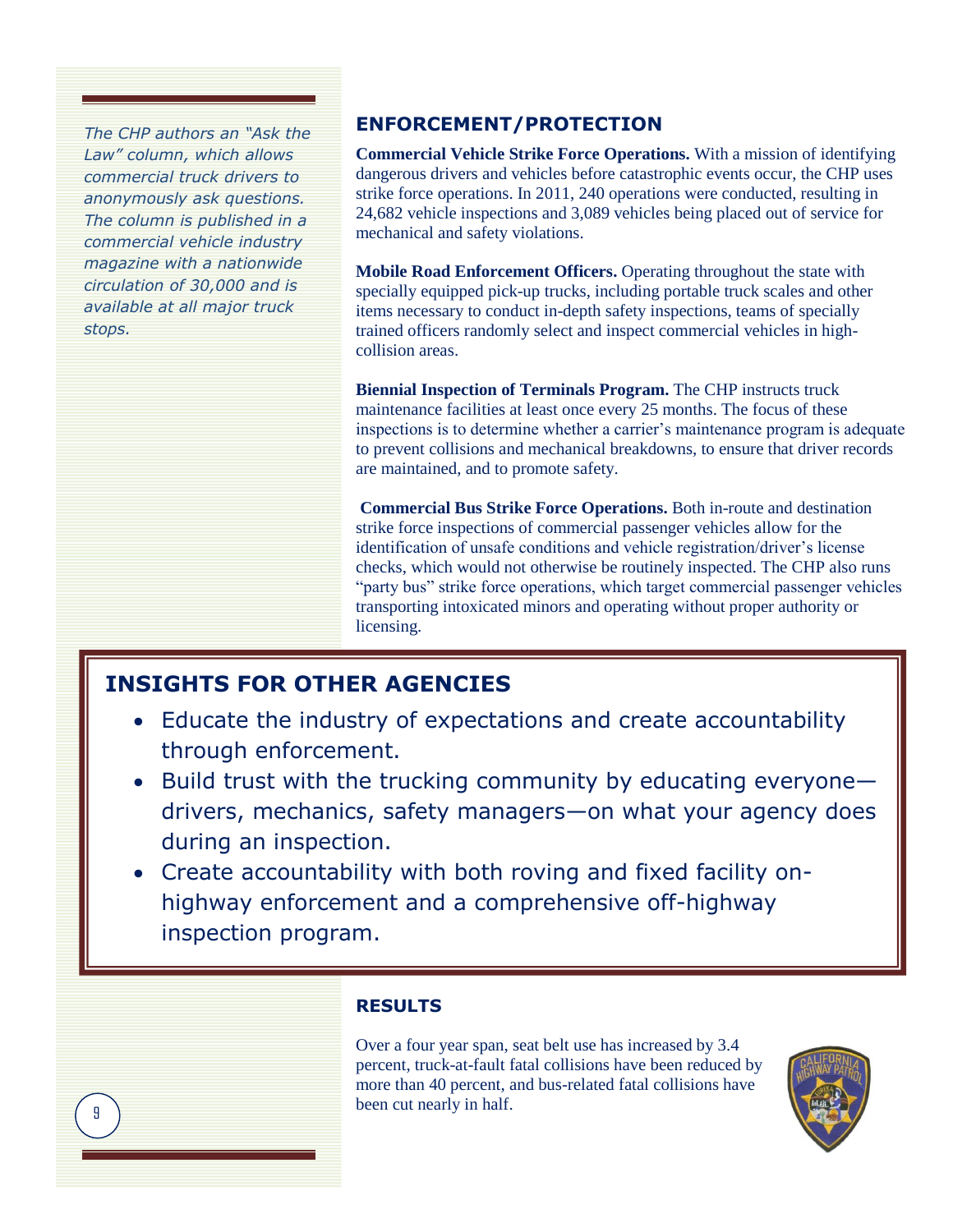#### **In 2010, more than 10,000 people died in alcohol-impaired driving crashes, including nearly 200 who were younger than 14.** *The*

*TCSO and its Crime Suppression Unit aggressively enforce impaired driving law through saturation patrols, road checks, and targeted campaigns during peak travel periods.* 

### **EDUCATION**

**Public Information Outreach.** The TCSO uses multiple channels to inform the public of its commitment to remove impaired drivers from the road. Local media are routinely notified of both mobilization efforts and their results. Public service announcements that feature the sheriff reminding drivers to never drink and drive air on the local radio station during high travel periods, summertime, and prom season. The TCSO also distributes stickers, posters, and brochures throughout the community during enforcement campaigns.

**Educating Youth.** In 2011, the TCSO launched its "Impaired Driving & Drinking Underage Program," a new effort focused solely on preventing youth from drinking and getting behind the wheel. In addition to a lecture, youth in church groups and at the local high schools are shown a DVD documenting the life-anddeath consequences of impaired driving. The TCSO doesn't stop there. Hundreds of students also receive information on impaired driving through its Traffic Safety Awareness Program and a rollover vehicle demonstration is given during prom week. In addition, high school students are asked to create a traffic safety campaign as part of TCSO's annual Richard Lynn Daniels Traffic Safety Essay Challenge.

**Officer Training.** One hundred percent of patrol deputies in the Twiggs County Sheriff's Office receive service training in the area of impaired driving. Topics include case preparedness and courtroom presentation, DUI chain of custody, drugs that impair driving, intoximeter certifications and recertification, and standardized field sobriety testing.

### **Impaired Driving**

**Twiggs County Sheriff's Office (TCSO) Georgia 2011 Winner** 

*Agency Size:* The TCSO has 23 sworn officers, including a patrol division of 11 and a dedicated Crime Suppression Unit of five.

*Community Makeup: Twiggs County is* located in the center of the state and has one interstate highway and two major state highways running through its 360 square miles.

*Partners in Impaired Driving:* Middle Georgia Traffic Enforcement Network, Governor's Office of Highway Safety, and local schools.

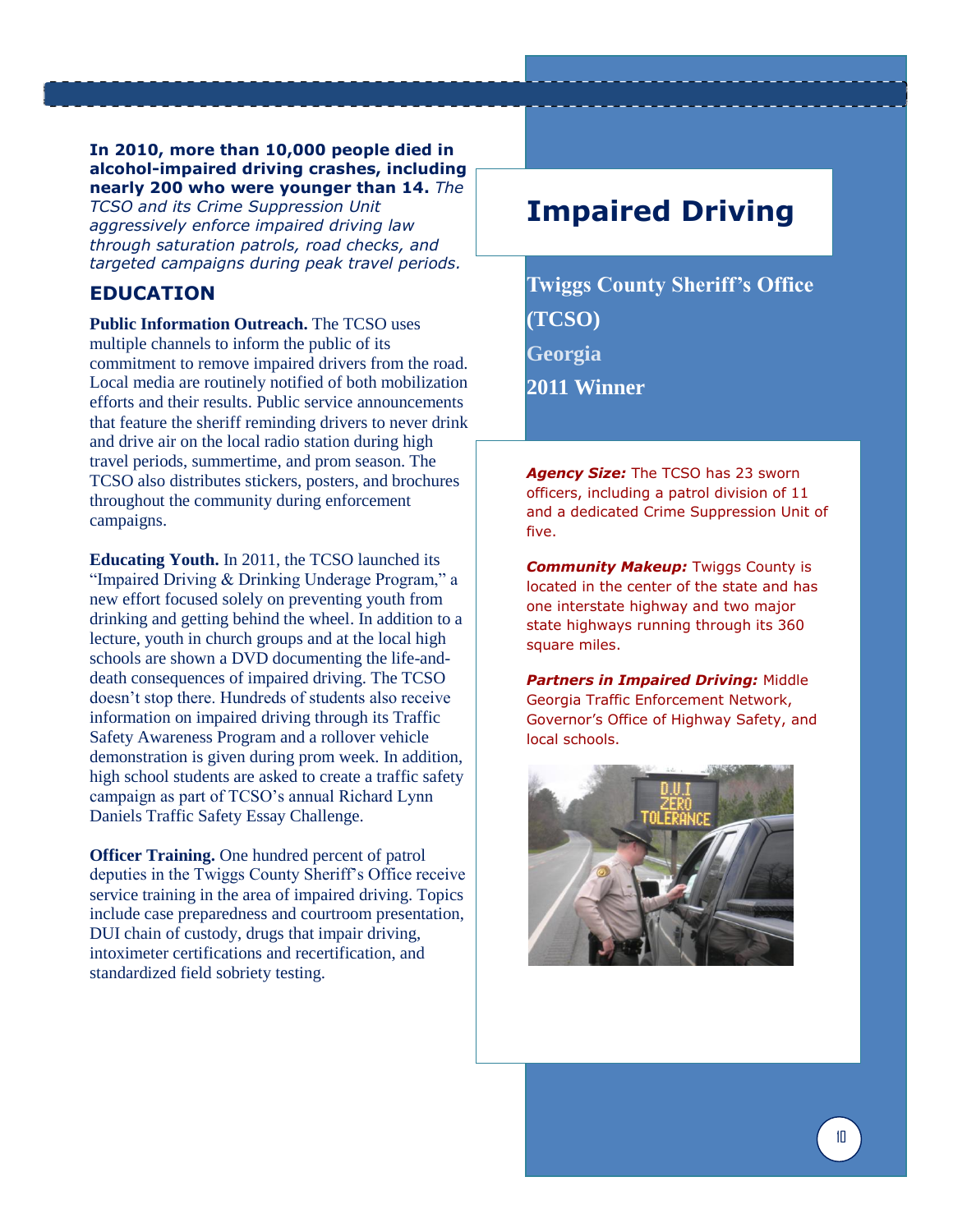*A National Highway Traffic Safety Administration study found 10 percent of fatally injured drivers tested positive for at least one drug. Recognizing that not all drivers are aware of the dangers of drugged driving, especially when it comes to prescription medications, the TCSO highlights this topic in its public education efforts.*

### **ENFORCEMENT/PROTECTION**

**Middle Georgia Traffic Enforcement Network.** TCSO is an active member of this state-wide multi-agency collaboration, which enhances traffic enforcement through networking, training, and legislation. Monthly meetings allow officers to voice concerns, share ideas, and participate in trainings. Each meeting is followed by a road check in the host's jurisdiction.

**Operation Zero Tolerance.** Through concentrated patrols and road checks, the TCSO removes impaired drivers from the road during this high visibility campaign. In 2011, the effort ran in three phases, which included the weeks surrounding July 4, Labor Day, and the winter holiday. The TCSO also participates in Georgia's 100 Days of Summer H.E.A.T. (Highway Enforcement of Aggressive Traffic) crackdown, a multi-jurisdiction effort to reduce highfatality crash counts from Memorial Day through Labor Day. A core component of the program is sending impaired drivers straight to jail.

**Crime Suppression Unit.** This dedicated traffic unit seeks out motorists violating traffic and criminal laws on both state and local highways. Thirty percent of sworn personnel are assigned patrol duties solely dedicated to impaired, aggressive, and unsafe drivers. All members receive extensive training in impaired driving.

### **INSIGHTS FOR OTHER AGENCIES**

- Aggressively enforce impaired driving violations. Your agency's reputation on enforcement will keep impaired motorists off the streets.
- Make sure your traffic unit members are highly trained, highly motivated, and are given the necessary equipment and resources.
- Make sure your unit devotes just as much enforcement efforts to your local streets and roadways as your state highways and interstates.

### **RESULTS**

In 2011, the TCSO conducted a record number of special enforcement operations—more than any other year in the agency's history. The result: zero DUI related fatalities and a 33 percent reduction in both impaired driving crashes and injuries.



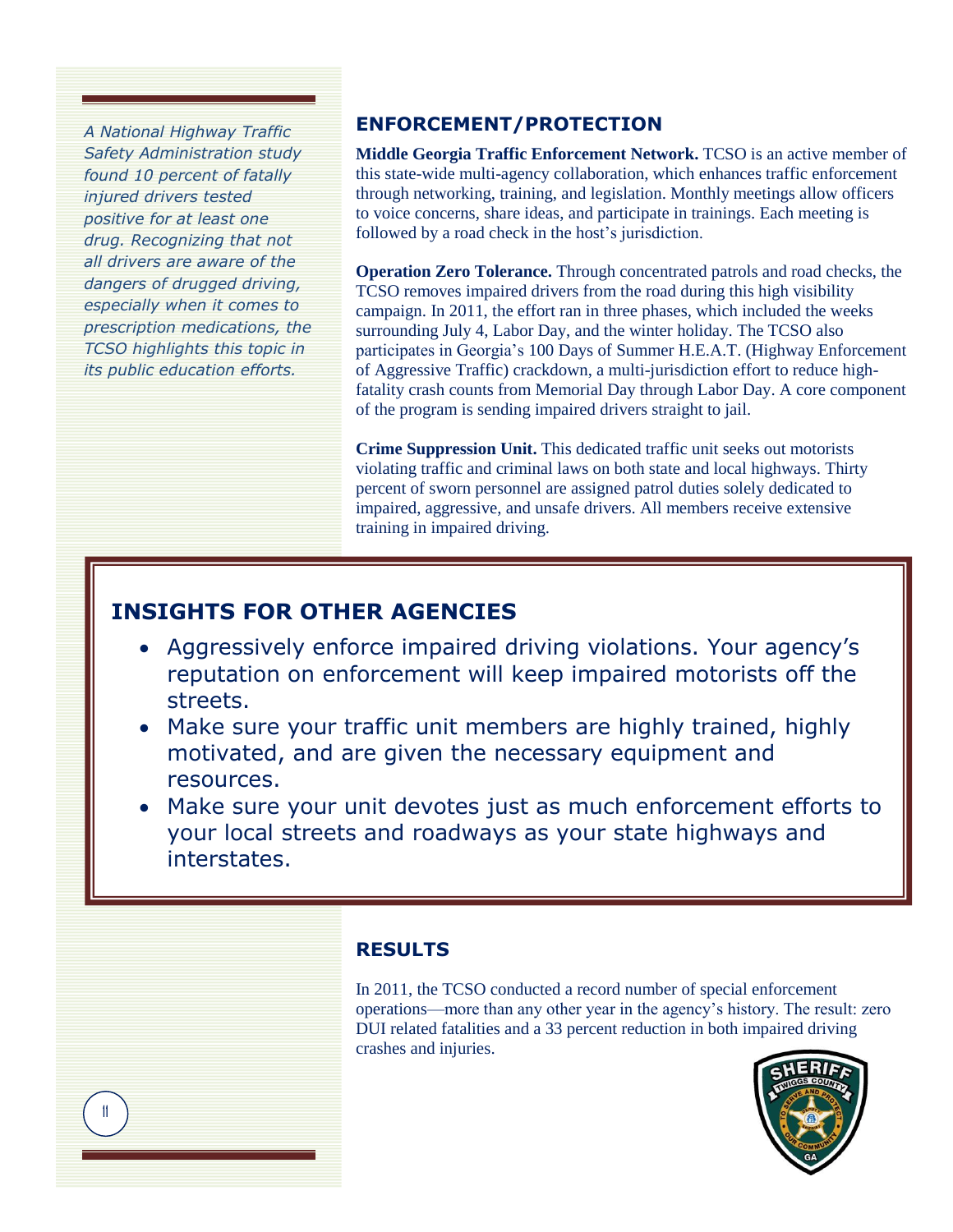**In 2010, more than 4,500 people were killed in a motorcycle crash.** *The LPD makes big efforts at the local and state level to help reduce motorcycle-related injuries and deaths.* 

### **EDUCATION**

**Annual Motorcycle Safety Event.** What began as a small gathering in front of the police station four years ago has more than quadrupled in size, attracting motorcyclists from across the state. The 2011 event which featured riding demonstrations by LPD motor officers, safety inspections, and a civilian rider course in the city's downtown— attracted more than 1,000 attendees. The LPD promoted the effort through press releases, motorcycle dealers, and posting information on websites popular to the motorcycle community.

**Presentations in the Schools.** The LPD brings motorcycle safety education to the local high schools, reaching 300 to 500 students at a time. Presentations focus on obtaining proper licensing and training, using the right safety gear, making good decisions, and riding safely.

**Motorcycle Safety Awareness (MSA) Trailer**. After a fatal motorcycle crash in 2008, the LPD wanted to create an educational tool that could help others avoid a similar fate. Using a design concept similar to the MADD anti-impaired driving trailer, the LPD built the MSA Trailer. The portable display houses two motorcycles from fatal crashes. Flat screen monitors on the outside of the unit play presentations about what contributed to the collisions and how they could have been avoided. The LPD makes the MSA trailer available to all law enforcement agencies to use for their own educational purposes. In 2011, eight agencies used it at different events in their jurisdiction.

**Helmet Exchange Program**. Many riders choose to wear novelty helmets, which do not provide adequate protection. Using grant funds, the LPD purchased more than 150 Department of Transportation (DOT) compliant helmets. Through this program, any motorcyclist can exchange his or her non-compliant helmet for a new, compliant one.

# **Motorcycle Safety**

**Livermore Police Department (LPD) California 2011 Winner** 

*Agency Size:* The LPD has 83 officers and a dedicated traffic unit and patrol team.

*Community Makeup:* Located in the Tri-Valley region, the LPD provides services to 81,000 residents in an area that spans 25 square miles. With an average temperature that only briefly dips below 60 degrees in winter, Livermore's climate attracts many motorcyclists.

*Partners in Motorcycle Safety:* Bay Area Riders Forum, California Office of Traffic Safety, Motorcycle Safety Foundation, and SNELL Memorial Foundation.

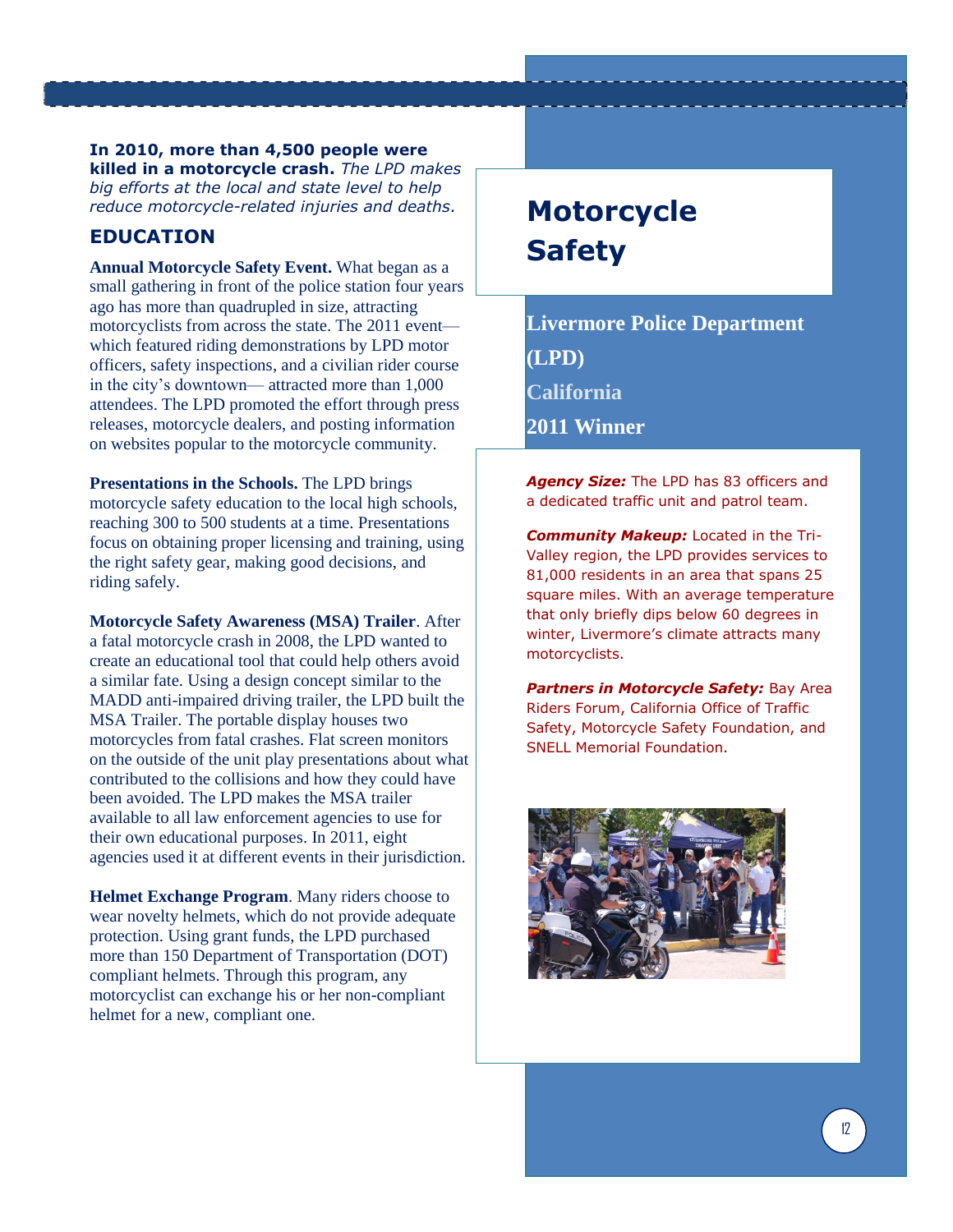*The LPD has a strong partnership with the Bay Area Riders Forum, one of the world's largest online communities dedicated to the sport of motorcycling. The Forum allows for conversation about law enforcement as it relates to riding and is a place to share resources about traffic safety.*

### **ENFORCEMENT/PROTECTION**

**Enforcement Operations.** In 2011, the LPD conducted 11 enforcement operations targeting motorcycle riders, as well as motorists putting riders at risk. The LPD used the targeted efforts to provide riders and motorists with education about how to share the road safely.

**Officer Training on Helmets.** California has a mandatory helmet law; everyone is required to wear a DOT compliant helmet while riding a motorcycle. All motor officers in the LPD's Traffic Unit received training on DOT compliant helmets, which has proven beneficial when officers need to testify in traffic court regarding citations issued to riders wearing noncompliant helmets.

**Motorcycle Safety and Enforcement Class.** When Sergeant Hurd learned about a motorcycle safety and enforcement class for patrol officers that was being developed by the International Association of Directors of Law Enforcement Standards in Training, he worked to bring the class to California. The first two instructor training courses took place in 2011, and in the coming year, grant funding will allow the eight-hour course to be taught 30 times in California, reaching more than 600 officers.

### **INSIGHTS FOR OTHER AGENCIES**

- Any agency can make an impact on motorcycle safety by simply getting involved. Providing motorcycle safety information at community events is an easy way to get started. Agencies can contact the Motorcycle Safety Foundation at *[www.msf-usa.org](http://www.msf-usa.org/)* to get handouts, brochures, and bumper stickers at no cost.
- Work with local riding clubs to get information directly to motorists.
- Apply for grants and get community stakeholders involved to help fund your agency's motorcycle safety efforts.

### **RESULTS**

In the past six years, the number of motorcycle collisions in Livermore dropped by more than 20 percent. The LPD believes these results are closely tied their local and state education and enforcement efforts surrounding motorcycle safety.

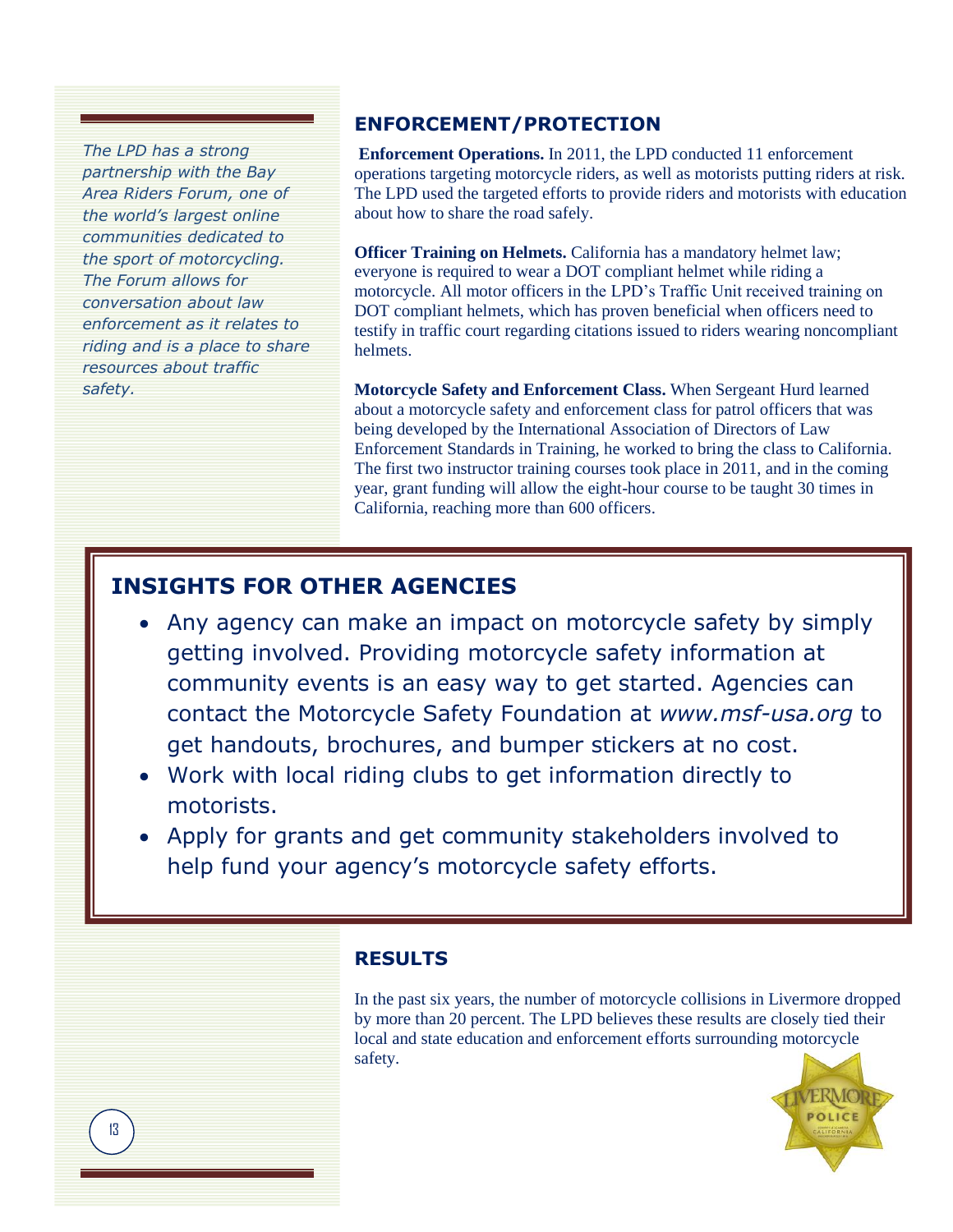**More than half of the people who are killed in motor vehicle crashes are not wearing seat belts.** *The PPD has achieved 96.2 percent seat belt compliance and a significant reduction in its community's injury crash rate through sustained enforcement efforts paired with education.* 

### **EDUCATION**

**Constant Messages to the Public.** The PPD provides its community with ongoing safety messaging through both traditional and creative venues. Throughout the year, nine messages related to occupant protection were sent out in residents' water bills, seat belt reminders appeared on the marquee signs of local high schools, posters made by the PPD were displayed in windows, occupant protection was stressed in drivers' education classes, and seat belt-themed items (cups, pencils, and magnets) were distributed at events. The media was sent 18 press releases on the topic, including biannual notification of the top ten crash sites in the Village.

**Officer Training.** Every sworn officer within the department received occupant safety training in 2011. Videos, roll call training, and monthly e-news for car seat technicians all played a part. The PPD also used online training as a cost effective way to keep officers up-to-date on changing laws.

**Child Safety Seat Program.** During the year, hundreds of car seats were checked for proper installation through four large seat check events, where handouts were distributed on current recommendations and changes from the previous year. Seat belt checks were also available by appointment. To increase effectiveness and combine resources, the PPD works hand-in-hand with the Plainfield Fire Department on its child safety seat program**.**

**Seat Belt Reminder Sign Design Contest**. To involve the community's youngest members in occupant protection education, the PPD challenged elementary school children to design a sign reminding motorists to buckle up as they leave school parking lots. Seven elementary schools participated and hundreds of designs were submitted. The winning sign from each school was placed at all exits from the school's parking lot.

### **Occupant Protection**

**Plainfield Police Department (PPD) Illinois 2011 Winner** 

*Agency Size:* The PPD has more than 50 sworn officers.

*Community Makeup:* The Village of Plainfield has a population of nearly 40,000 and covers 26 square miles. Bordered by some of the largest cities in Illinois, traffic in Plainfield reaches a weekday average of 40,000 vehicles.

#### *Partners in Occupant Protection:*

Illinois Department of Transportation, local school districts, local businesses, Plainfield Fire Department, and Illinois State Police.

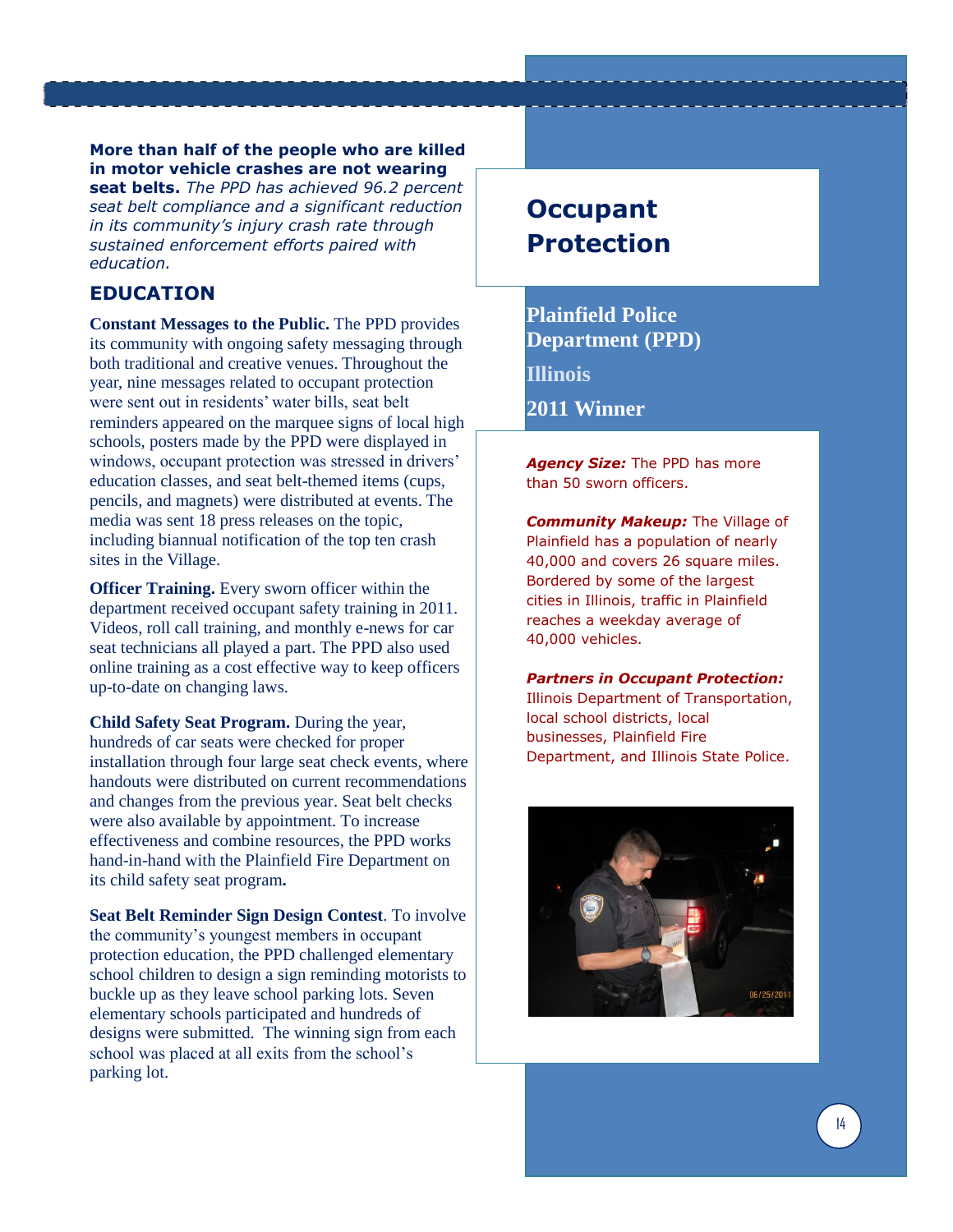*Harnessing the power of Harnessing the power of positive reinforcement, the positive reinforcement, the PPD recognizes its officers PPD recognizes its officers throughout the year for their throughout the year for their occupant protection occupant protection efforts.*

### **ENFORCEMENT/PROTECTION**

**Sustained Enforcement Campaigns.** The PPD sends a strong message to motorists through continual enforcement of occupant restraint laws and a zero tolerance approach toward violators. Throughout the year, it participates in 10 holiday specific Click It or Ticket campaigns, as well the national campaign. Funding from traffic safety grants administered by the Illinois Department of Transportation help sustain these year-round efforts, and partnerships with businesses provide an additional low-cost way to get campaign messages out. Case in point, through a partnership with Clear Channel, buckle up messages were included on a digital billboard on Route 59, where the average weekday vehicular volume is 40,000.

**Seat Belt Enforcement Zones.** The PPD increased safety on the road by focusing enforcement efforts in top crash and highly trafficked areas. Highlights include organizing a multi-jurisdictional enforcement campaign on U.S. Route 30 and conducting seat belt enforcement zones at night, since data shows motorists are least likely to be properly restrained after daylight hours.

**Foot Patrol.** The PPD credits an increase in foot patrols to their 2011 spike in child seat citations. By standing at stop signs, traffic lights and intersections, officers are able to see whether or not children are properly restrained in vehicles. The ultimate goal is to educate parents so all children are properly restrained. If seats are not installed properly, officers are able to correct the problem. If parents have been pulled over before, enforcement sends a message that ultimately could save a child's life.

### **INSIGHTS FOR OTHER AGENCIES**

- Enforcement combined with education is the best tool to change a driver's future behavior.
- Use crash data to target efforts where they are most needed.
- Make it a year-round effort. Aggressive and consistent enforcement campaigns will increase voluntary compliance.

### **RESULTS**

The number of occupant restraint citations issued by the PPD has increased by more than 400 percent over five years, while seat belt usage has jumped by more than 6 percent and the injury crash rate has been cut nearly in half.



 $\overline{a}$ 15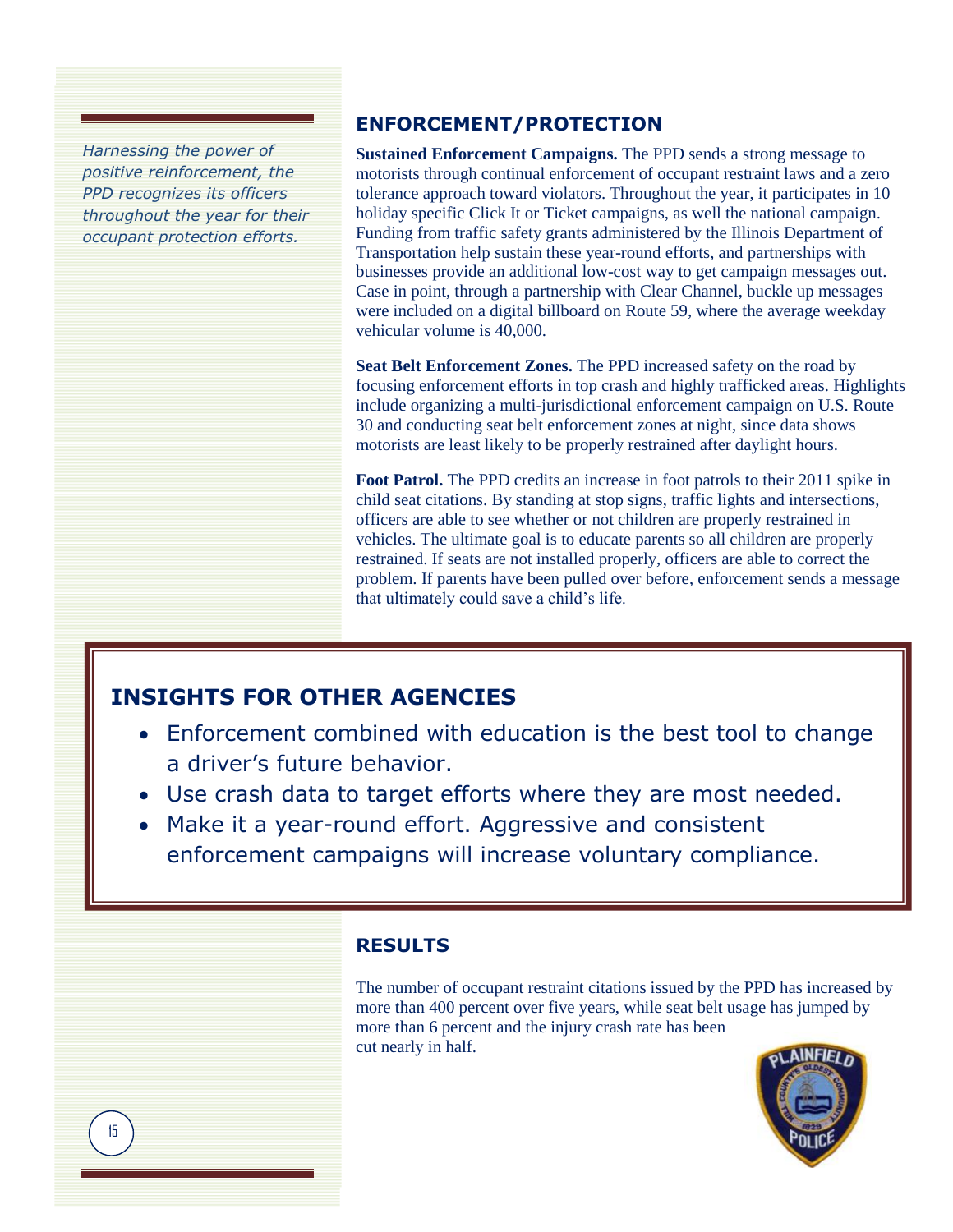#### **More than 10,000 people lose their life in speeding-related crashes each year.** *The*

*YPD is a small agency taking big steps to reduce speed-related crashes in its community by conducting aggressive education and enforcement campaigns, and advocating for strong legislation.* 

### **EDUCATION**

**Education Outreach to the Public.** Through longterm relationships built with local media, the YPD achieves regular coverage of its traffic safety messaging. In addition, officers proactively hand out flyers in areas that have been identified as speeding "hot spots" and increase speed awareness at driver improvement classes, school presentations, and community events. Road-side messaging board, social media, posters, and brochures further the YPD's reach.

**Smart and Radar Trailers.** Used by the YPD as a way to alert motorists of their speed, both types of trailers have been effective in increasing voluntary compliance and slowing motorists down. Smart trailers also record the speed of vehicles traveling in both directions, allowing the YPD to pinpoint areas and times of day when speeding is most prevalent.

**Neighborhood Patrol.** Speeding violations are the no. 1 complaint among York citizens. When complaints are received regarding a particular neighborhood, the YPD sends a letter to residents alerting them of a planned heavier police presence and asking for compliance. The letter also shares facts about speeding and traffic safety.

**Strong Legislation.** With a belief that strong legislation is key to any effective speeding campaign, members of the YPD are active in educating and advising policy makers. The York Chief of Police has acted as the legislative liaison for the Maine Chiefs of Police, and YPD officers and command staff work with numerous agencies and stakeholders, including the Maine Bureau of Highway Safety, the Maine Strategic Highway Safety Plan, the Department of Health and Human Services Injury Prevention Program, and AAA.

# **Speed Awareness**

**York Police Department (YPD) Maine 2011 Winner** 

*Agency Size:* The YPD has 27 sworn officers, including a dedicated patrol unit of 13.

*Community Makeup:* A coastal community in Southern Maine, the Town of York spans 56 square miles and has two interstates running through it. Its population of 16,000 triples during tourist season.

*Partners in Speed Awareness:* Residents, local media, local schools, Maine Chiefs of Police Association, Maine Bureau of Highway Safety, Maine Transportation Safety Coalition, AAA.

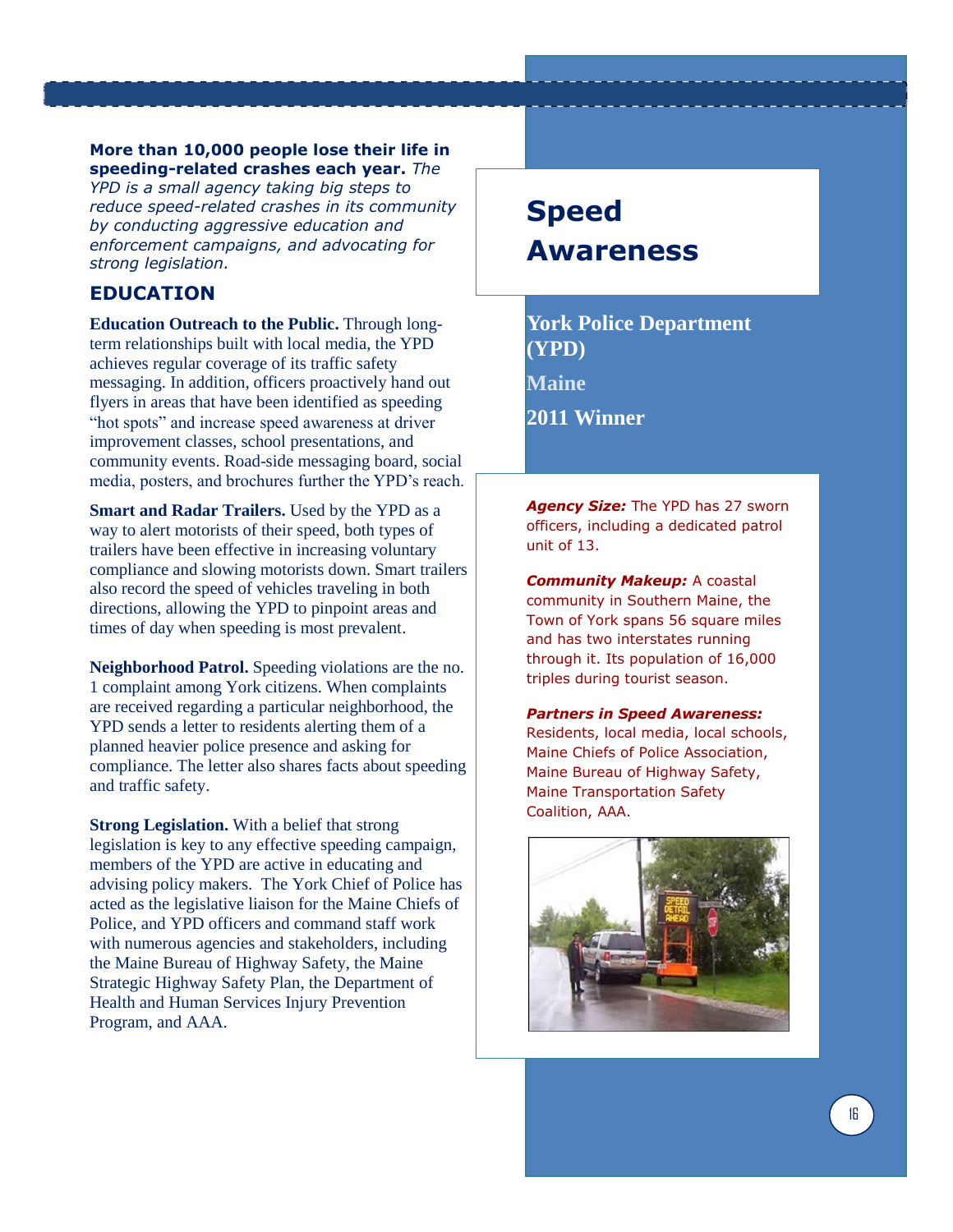*Grant funding allows the YPD positive reinforcement, the to supplement its normal PPD recognizes its officers speed enforcement program throughout the year for their and aggressively attack the occupant protection efforts. problem. Grant and patrol officers work together to target speed "hot spot" areas.*

### **ENFORCEMENT/PROTECTION**

**Speed Details.** Speed is one of the YPD's main focuses during special details conducted throughout the year. Officers are routinely assigned to locations determined to be problematic to aggressively enforce speeding violations. In 2011, enforcement efforts resulted in an increase in speed citations and a reduction in speed-related crashes.

**Crash-Data Enforcement Strategies.** The YPD has begun utilizing crash data to identify "hot spots" and effectively deploy officers where they are most needed. This data also has been used to advocate for engineering changes at two dangerous intersections, which resulted in new traffic lights.

**Collection of Driving Habit Data.** Through the use of an unobtrusive Jamar radar recorder, the YPD is able to collect accurate information about motorists' normal driving habits. The YPD uses this data to plan and alter their speed enforcement strategies. Upon the completion of enforcement activities, followup data is used to determine the effectiveness of efforts.

**SAFEGuard Program.** Motor vehicle crashes are the leading cause of death for teenagers. When a driver younger than 18 receives a traffic citation, YPD officers notify the parents of the driver as soon as possible. This state-wide program is meant to provide compassion, concern, and consequences for unsafe driving.

### **INSIGHTS FOR OTHER AGENCIES**

- In addition to strong enforcement and education, you need strong legislation. Work with other agencies to educate policy makers about the dangers of speeding.
- Make it an expectation that all officers take an active role in speed enforcement.
- Use data to identify speeding "hot spots" and increase enforcement effectiveness.

### **RESULTS**

In 2011, the YPD issued 36 percent more speeding citations and achieved a 7 percent reduction in speed-related crashes and a 40 percent reduction in injuries associated with speed-related crashes.



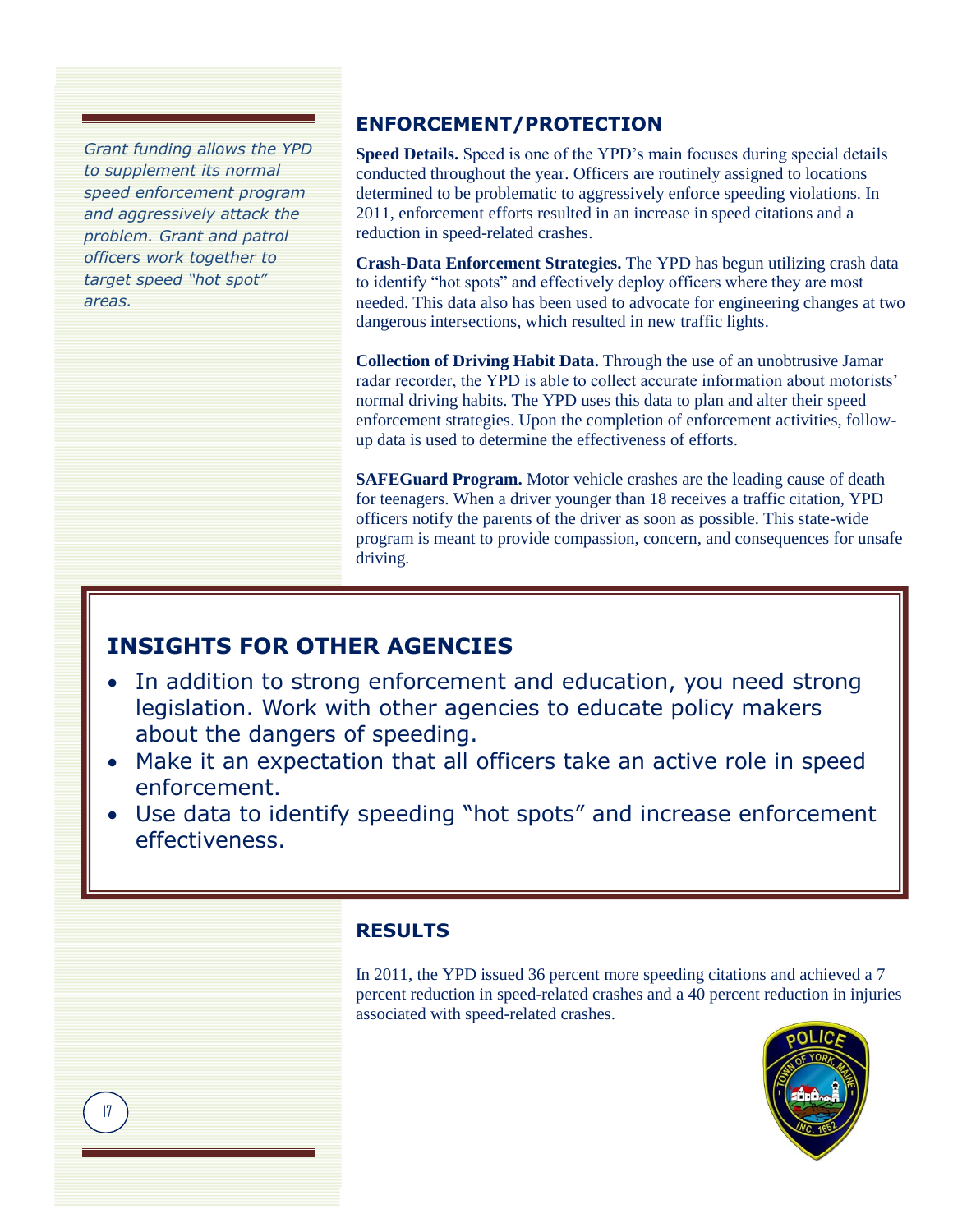#### **New and advanced technologies play an increasingly important role in traffic safety.**

*The VBPD uses technology to help officers perform duties more effectively and efficiently, which results in less time spent at the precinct and more time spent patrolling the streets.* 

### **EDUCATION**

**Twitter and Facebook.** To get traffic safety messages to drivers ages 18 to 25 (the age group most likely to drive impaired), the VBPD uses Twitter and Facebook. Information about check points, saturation patrols, and special enforcement campaigns are pushed out through these social networks, as well as reminders to use designated drivers.

**Crash Data Retrieval System.** This technology provides the ability to reconstruct crash scenarios, rendering information that is often the difference between a guilty plea and a long trial. Specially trained officers use this system to gather vehicle pre-impact speed, driver's seat belt status, driver braking or throttle position before impact, and crash severity.

**Employee Performance Tracking System.** Through this electronic database, officers can view appraisals, incident and crash investigations, arrests, and complaints, and supervisors can see comparison statistics on their squad. The system also houses awards, including letters of appreciation and acknowledgements for work well done by other members of the department.

**Electronic Accelerometer Computers.** The VBPD Fatal Crash Team uses this technology to precisely determine the coefficient of friction or drag factor of a roadway surface. This data can be used in combination with crash evidence to calculate speed loss of a vehicle and the exact speed of a vehicle before impact.

### **ENFORCEMENT/PROTECTION**

**Mobile Data Terminals.** Computer-based reporting and a laptop with 3G wireless in every patrol vehicle allows officers more efficient access to arrest records, photos, and departmental data, as well as the ability to electronically submit reports directly from crash scenes. The omission of redundant paperwork and faster access to information has increased officer effectiveness.

### **Technology**

**Virginia Beach Police Department (VBPD) Virginia 2011 Winner** 

*Agency Size:* The VBPD has 778 sworn officers, all of which receive training in traffic safety.

*Community Makeup:* With more than 437,000 residents, Virginia Beach is the most populous city in the Commonwealth, attracting more than 3 million visitors each year.

*Partners in Technology:* State Homeland Security Program, Verizon, local media, and Urban Securities Initiatives.

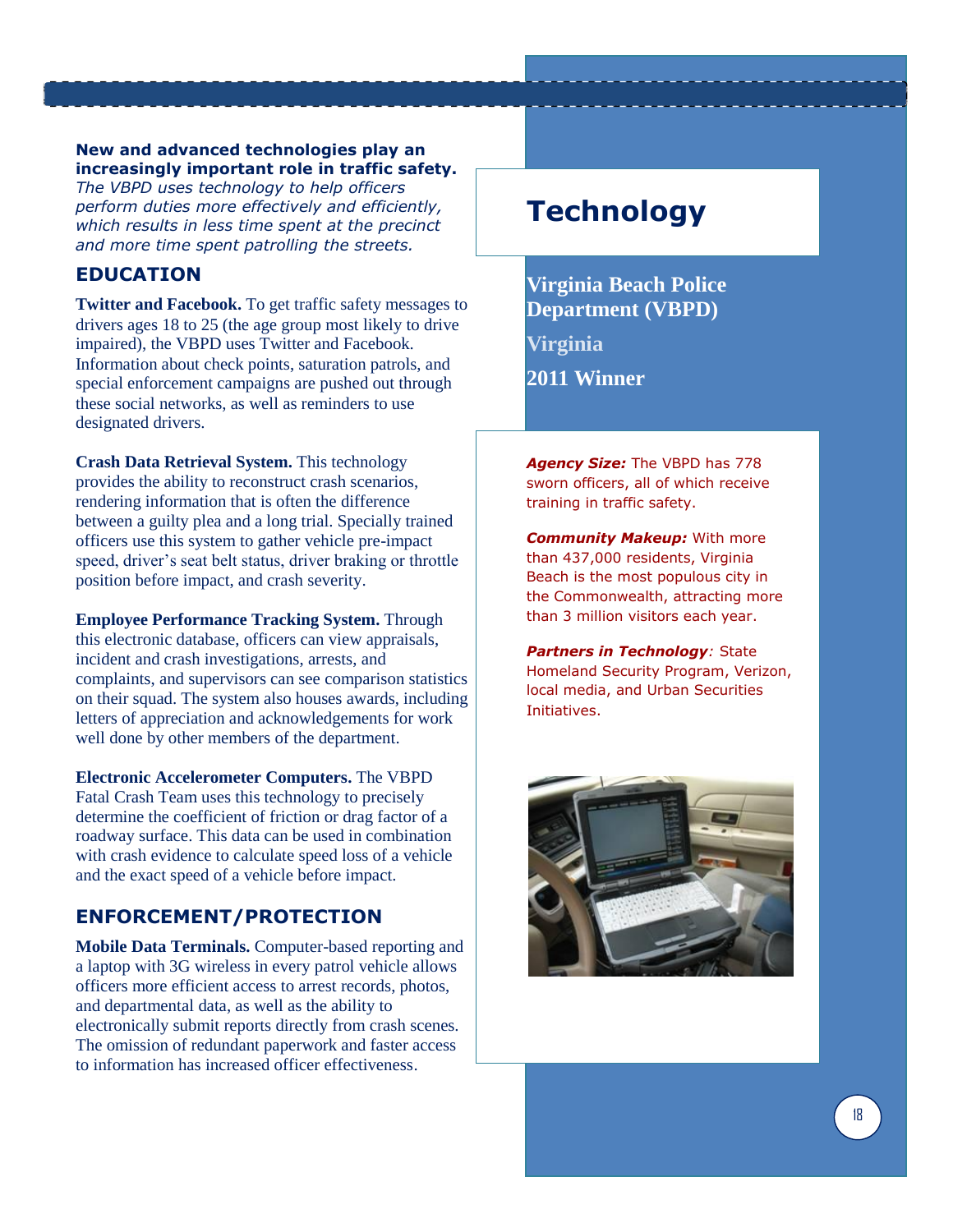*In 2011, the VBPD contributed more than 7 percent of DUI arrests for the entire Commonwealth of Virginia. The use of advanced technology preliminary breath testing devices helps them achieve such high enforcement rates by allowing breath samples to be collected passively through a cup attachment that can detect the odor of alcohol coming from a suspect or vehicle.*

**Automated Red Light Enforcement.** The automated PHOTOSafe program uses 13 cameras at strategic intersections throughout the city. An important force multiplier, cameras monitor 106 lanes at 13 high-crash intersections. In 2011, this resulted in 160,415 red light violations, as well as a decrease in crashes and summonses written by officers.

**Automated License Plate Reader.** In 2011, VBPD acquired three automated license plate reader systems through a State Homeland Security Program and additional readers through the Urban Securities Initiative. This technology allows officers to input license plate numbers provided by dispatch in "Report All Intoxicated Drivers" (RAID) bulletins, which aids in the search and apprehension of intoxicated drivers.

**Total Station Forensic Mapping.** Using this advanced system, specially trained VBPD investigators are able to quickly and accurately document all evidence at the scene of a crash. This reduces the time officers are at the scene and allows the roadway to return to normal more quickly.

### **INSIGHTS FOR OTHER AGENCIES**

- Have an open mind about advancements in our field. While new technologies may bring growing pains, once implemented, they can ultimately improve public safety.
- The new generation of officers is eager for faster and more efficient ways to do their job. Engage them in the process. Listen to their ideas.
- Do the research. See what other agencies are doing, and investigate what technologies will work best for your department.

### **RESULTS**

The VBPD's use of technology has resulted in faster response times, more efficient use of officer time, and an increase in public safety. Case in point: The combination of saturation patrols and red light enforcement cameras at highcollision intersections resulted in a 7.5 percent decrease in crashes from 2009 to 2011—the lowest number in 27 years.

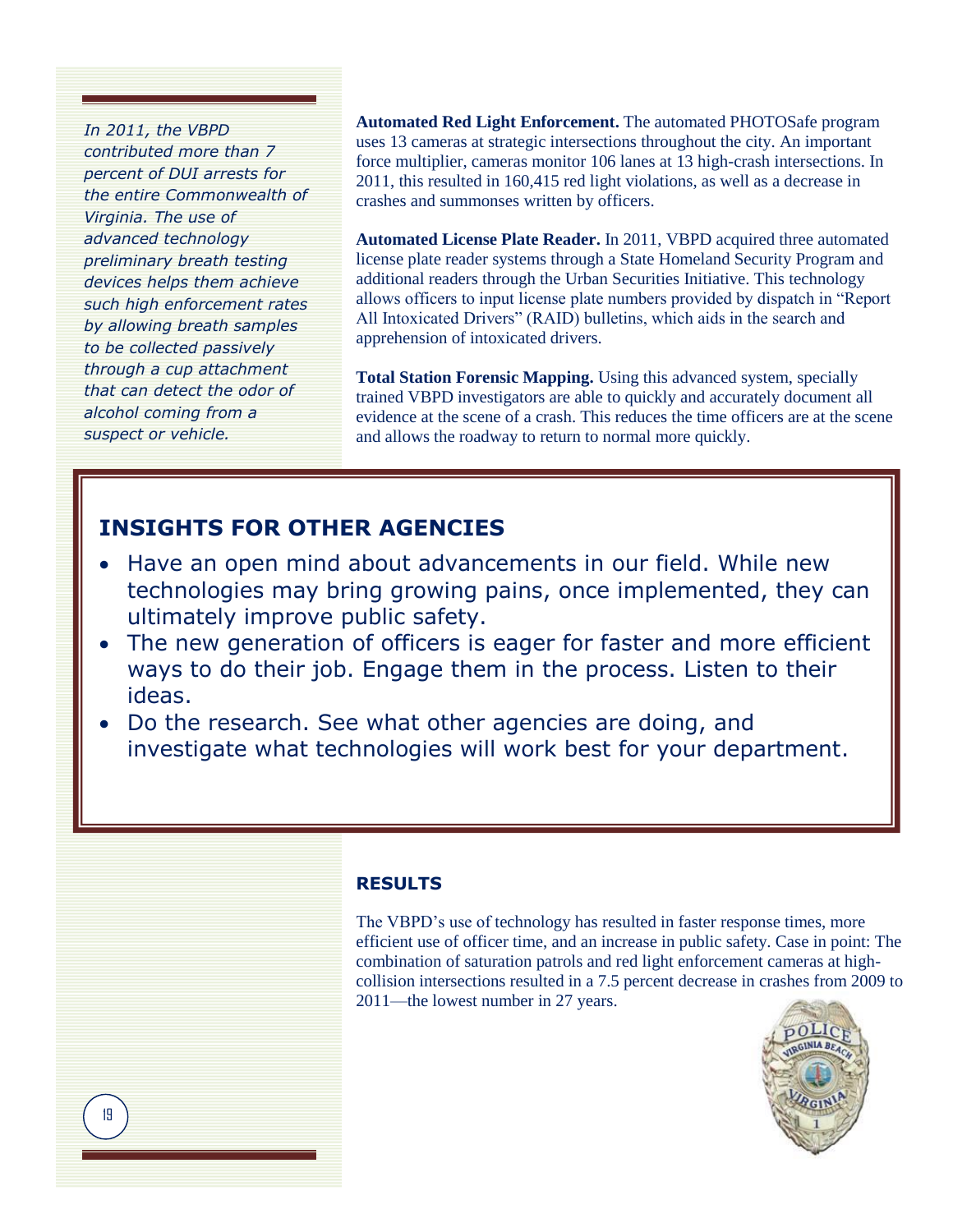**Underage alcohol use costs the nation more than \$63 billion annually as a result of traffic crashes, crimes, alcohol poisoning, and abuse treatment.** *The FCPD uses a coordinated education and enforcement efforts to prevent minors from drinking.* 

### **EDUCATION**

**School Resource Officer Program.** An officer is assigned to each high school and middle school in the county. By working closely with students, parents, and teachers, school resource officers are able to identify issues before they become problematic. Accomplishments from this proactive approach include raising alcohol and drug awareness and alcohol checks at football games.

**Juvenile Driver's License Ceremony.** All new drivers younger than 18 receive their driver's license from a judge during a formal presentation by the police and other partners, which includes strong messages about character building, maturity, peer pressure, the use of alcohol and drugs, decision making and fatalities on the road due to poor-decision making, inexperience, and distraction. Approximately 12,000 new drivers attend this ceremony each year.

#### **Underage/Binge Drinking Community Forum.**

After showing "HAZE," a documentary about a college freshman who lost his life to heavy alcohol use, an expert panel discusses the problem of underage binge drinking in Fairfax County. The forum occurs during prom and graduation season, in hopes that the 13,000 plus graduating seniors and their parents receive the message that underage drinking kills.

**Project Sticker Shock**. Officers, adults, and teens visit local retailers near high schools and place stickers reminding patrons that it is illegal to purchase alcohol for minors on all multi-packs of beer and wine coolers. The stickers warn that convictions for providing alcohol to anyone younger than 21 can result in fines up to \$2,500 and one year in jail.

# **Underage Alcohol Prevention**

**Fairfax County Police Department (FCPD) Virginia**

**2011 Winner** 

*Agency Size:* The FCPD has more than 1,300 officers and 500 civilian personnel.

*Community Makeup:* Northern Virginia's Fairfax County is the most populated jurisdiction in the Washington Metropolitan area.

*Partners in the Prevention of Underage Drinking:* Trauma Coalition, Safe Kids, Unified Prevention Coalition, MADD, Virginia Beverage Control, and Fairfax County Public Schools.

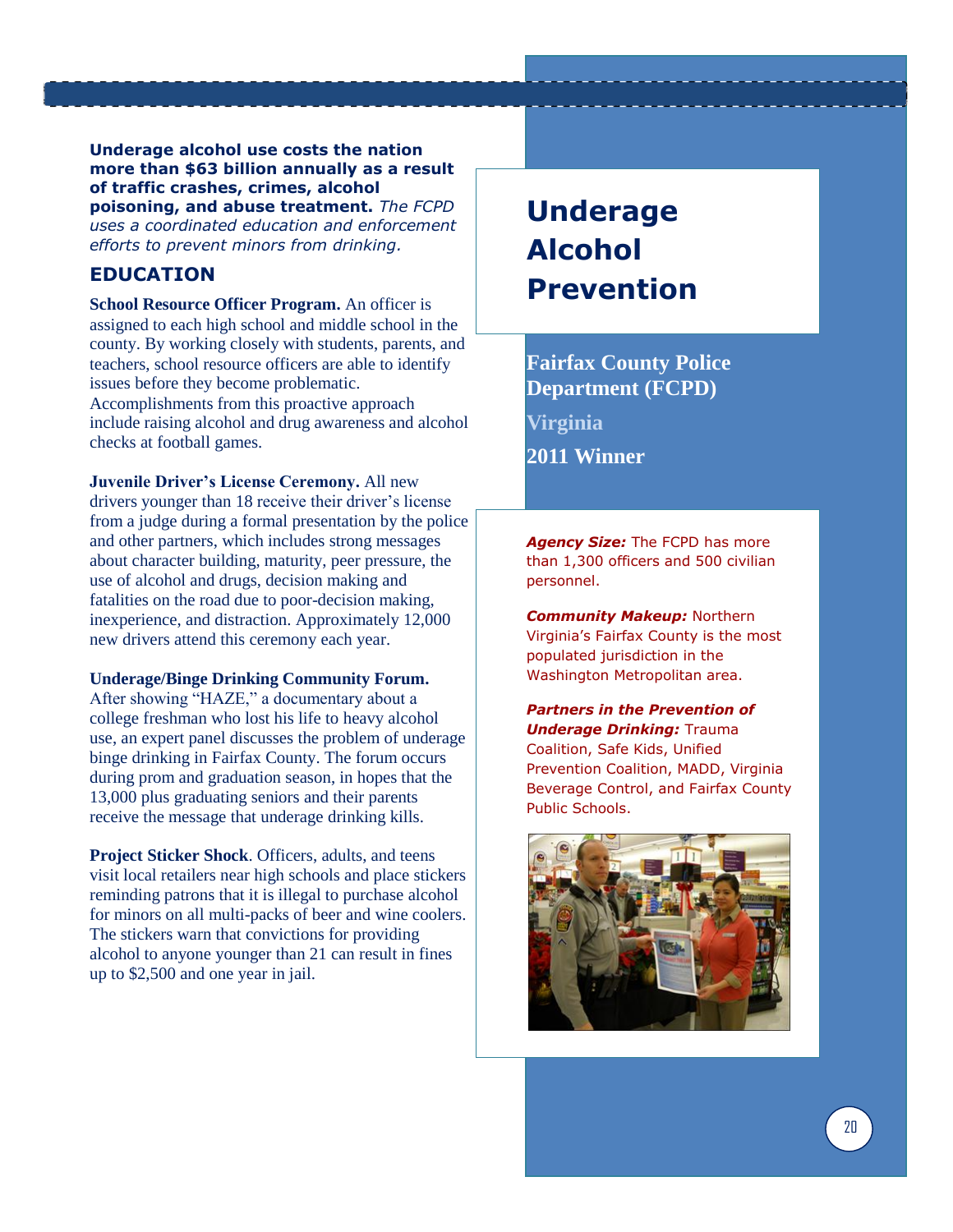*Teens say it is easy to buy alcohol. The FCPD believes that this speaks volumes and that enforcement is the answer. Education is not enough by itself.* 

### **ENFORCEMENT/PROTECTION**

**Undercover Buying Stings.** To enforce minimum age purchase laws, the FCPD conducts underage buying stings, where a police cadet younger than 21 attempts to purchase alcohol from a retailer or restaurant. Stings occur regularly throughout the year, with heavier operations at the start of the school year, homecoming, winter holidays, prom season, and high school graduation weekends.

**"Shoulder Tap" Operations.** In an effort to stop adults from purchasing alcohol for underage youth, the FCPD conducts operations in the parking lots of businesses that sell alcoholic beverages. FCPD cadets younger than age 21 approach adults and ask them to purchase alcohol. If the sale or service of alcohol transpires, a police officer intervenes. This program was implemented after reports from students to school resource officers that friends and acquaintances older than 21 purchase alcohol on their behalf.

**Strict Zero Tolerance Enforcement.** The FCPD has a zero tolerance enforcement policy of all state and county codes pertaining to illegal alcohol use. In addition to aggressively patrolling roadways for impaired drivers of all ages, the FCPD implements regular sobriety checkpoints and encourages all members of the community to report parties where underage drinking occurs.

### **INSIGHTS FOR OTHER AGENCIES**

- Conduct consistent and regular underage alcohol stings to send a message to businesses that minimum age purchase laws will be enforced.
- Target businesses and public areas based on information from schools, the community, and patrol knowledge of where alcohol use and abuse is suspected.
- Don't just educate students about the dangers of underage drinking; also educate parents and the community at large.

### **RESULTS**

In 2010 and 2011, Fairfax County had its lowest number of DWIs involving a motorist younger than 21 since 2006. Through undercover buying stings and "shoulder tap" operations, the FCPD made nearly 100 arrests for selling or providing alcohol to a minor.

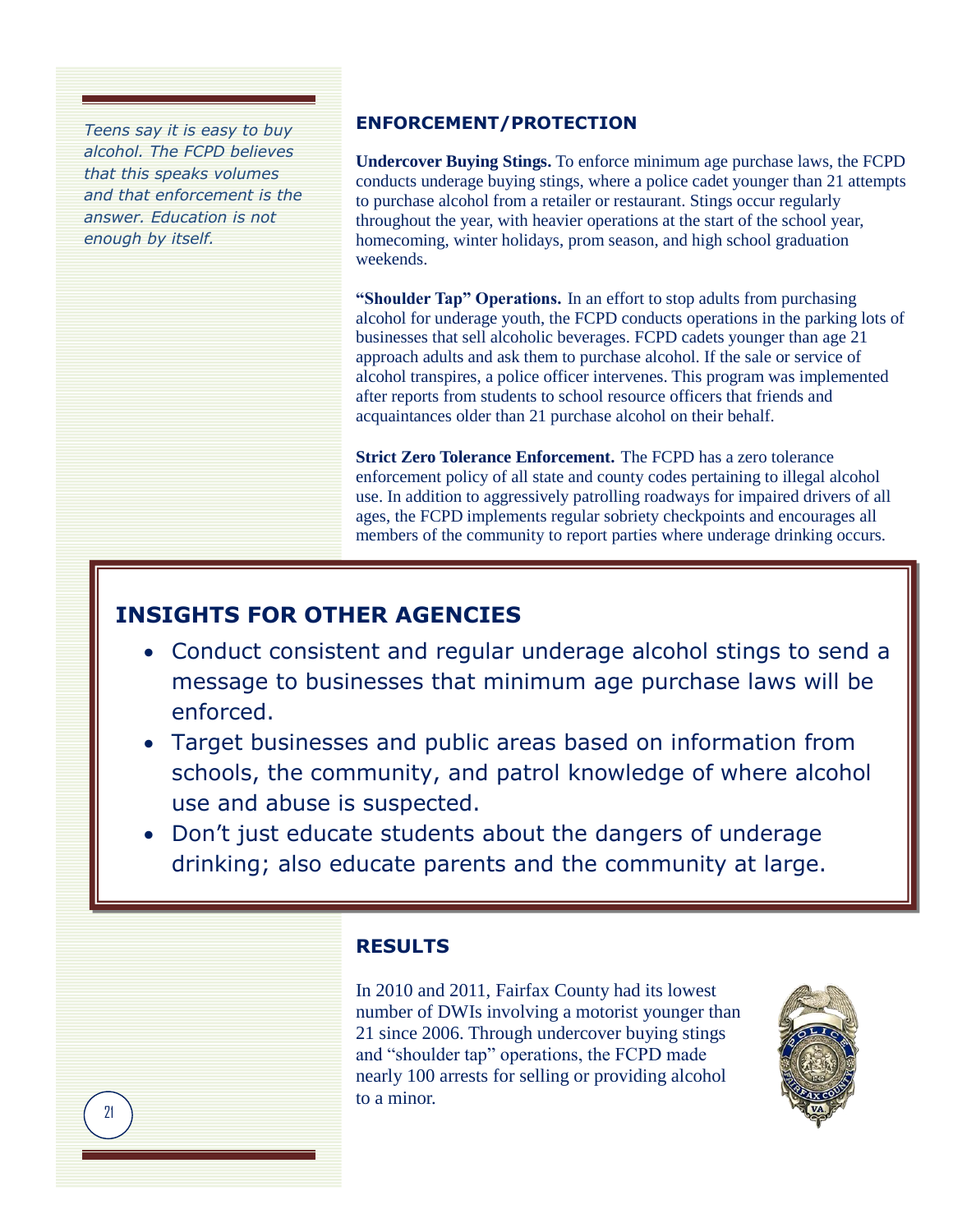### **The HCSO saves lives through its commitment to officer training, community outreach and education, and traffic enforcement.** *In 2011, HCSO's efforts resulted*

*in an increase of seat belt usage to 94 percent and a reduction of fatal crashes by 50 percent.* 

### **EDUCATION**

**Child Safety.** Knowing seven out of 10 child safety seats are not properly used, HCSO officers make community education on the topic a priority. In addition to having deputies available for car seat inspection on a daily basis, the HCSO partners with neighboring jurisdictions and businesses to conduct car seat check points.

**Underage Impaired Driving.** The HCSO hosts a driver education safety program that stresses the dangers of underage drinking and occupant protection to the community's youngest drivers. To demonstrate how alcohol affects vision and coordination, the HCSO invested in special vision goggles that simulate impairment. High school students are given the chance to drive through a course wearing the goggles. The HCSO also uses a rollover simulator to stress the importance of seat belts, and educates young drivers on the dangers of texting and driving.

#### **Choosing Healthy Activities and Methods Promoting Safety (C.H.A.M.P.S.).** A specially designated deputy has taught more than 3,000 children at area schools through this 12-week program, which focuses on making good decisions and avoiding destructive ones, such as using drugs and alcohol.

**Facebook and Website.** Keeping up with the latest ways to reach out to the community, the HCSO uses its website and its Facebook page to educate the public about changes in the law, educational programs, and traffic safety messages.

# **Clayton J. Hall Memorial Award**

### **Habersham County Sheriff's Office (HCSO)**

**Georgia**

**2011 Winner** 

*Agency Size:* The HCSO has 31 officers, including 14 uniformed officers working the street and a dedicated traffic enforcement unit.

*Community Makeup:* The county, which sits in the foothills of the Blue Ridge Mountains, is home to more than 43,000 people. Five major highways run through its 279 square miles, and the area is a popular destination for its lakes and Tallulah Gorge, the "Grand Canyon of the East."

### *Partners in Traffic Safety:*

Neighboring jurisdictions, Northeast Georgia Traffic Enforcement Network, local schools, and local businesses.